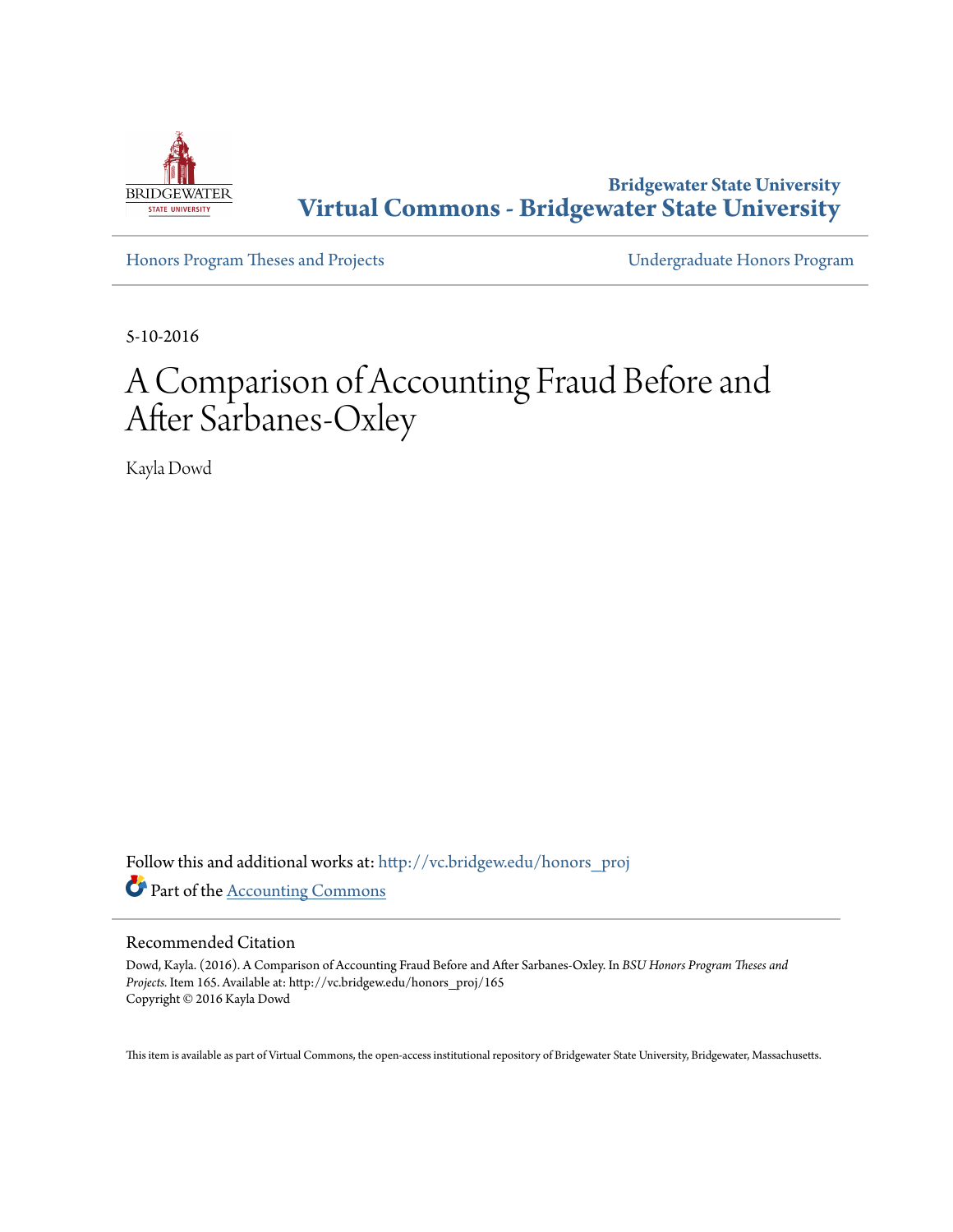A Comparison of Accounting Fraud Before and After Sarbanes-Oxley

Kayla Dowd

Submitted in Partial Completion of the Requirements for Commonwealth Honors in Accounting & Finance

Bridgewater State University

May 10, 2016

Mark D. Crowley, DBA, CPA, Thesis Mentor Patricia C. Bancroft, DBA, CPA, Committee Member Caitlin Golden, CPA, CGMA, MSA, Committee Member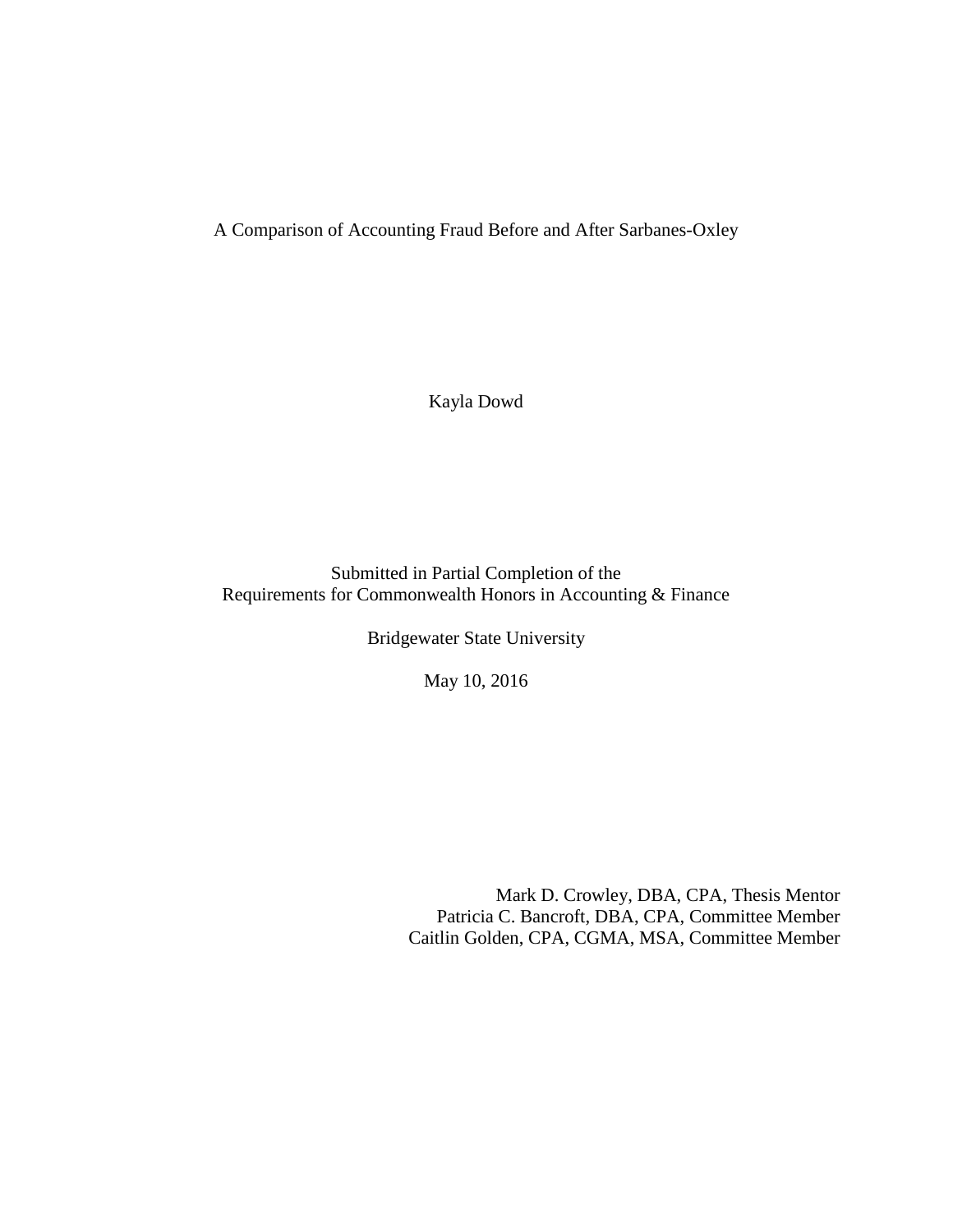#### **INTRODUCTION**

Within all trades of business, the potential for the perpetration of accounting fraud within companies is unfortunately not an infrequent occurrence. Accounting fraud is the "intentional misrepresentation or alteration of accounting records regarding sales, revenues, expenses, and other factors for a profit motive such as inflating company stock values, obtaining more favorable financing, or avoiding debt obligations" (*Business Dictionary*). The reasons for the frequent phenomenon of accounting fraud are countless. To name a few: greed, lack of transparency, poor management information, and poor accounting internal controls signify some of the various explanations for accounting fraud (Frost 1). Whether or not the initial motive to commit fraud is because a company and/or individual decides to falsely account for the company's revenues or expenses, or simply because the clarity of aspects of the company's structure are unclear, accounting fraud often leads to damaging consequences to the company and those within the company.

There have been numerous accounting fraud scandals occurring in recent decades within major corporations. When a company's fraudulent financial reporting is investigated and discovered, the consequences are ultimately detrimental to the company. Many companies that were once successful and worth millions, even billions of dollars end up declaring bankruptcy, and the executives of these corporations sentenced to time in prison. Some companies are able to recover from the actions of fraudsters, by means of investigation, restatements of falsely reported financial statements, and/or accurate financial reporting. However, if the company is "too far gone," then bankruptcy could be the only outcome. An example of a profitable company that was able to remain in business following a large accounting fraud scandal is Waste Management, Inc.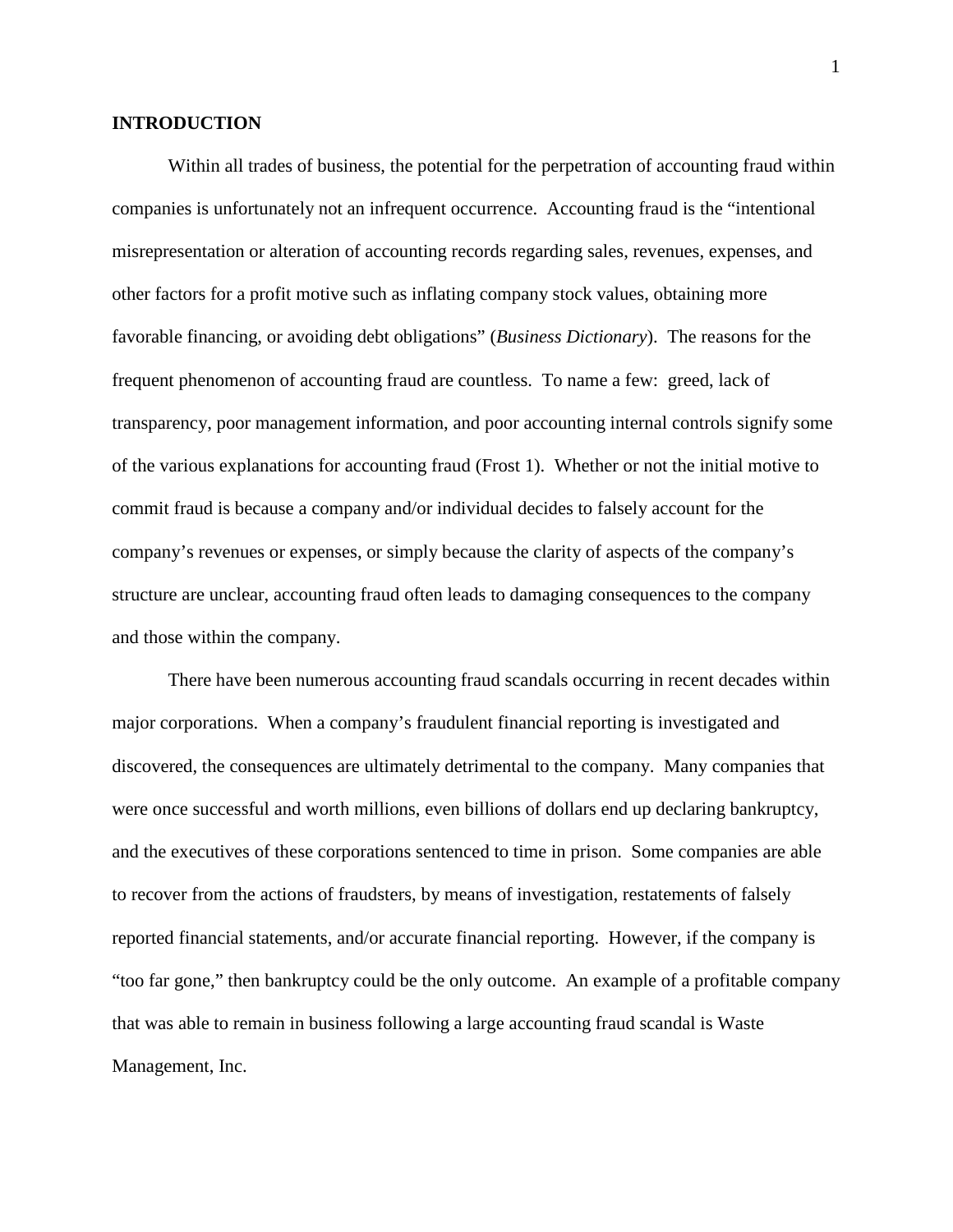# **BEFORE SARBANES-OXLEY: WASTE MANAGEMENT, INC.**

In 1998, USA Waste Services, Inc. of Houston acquired the Chicago based company, Waste Management Inc. The companies formed Waste Management Inc. after the latter company's name was kept. The company is in the business of collecting, transferring, disposing of, and recycling waste, as well as providing resource recovery and hazardous waste services (*Waste Management, Inc.)*. Currently, Waste Management serves over twenty million customers within the United States and Canada, providing new, comprehensive environmental solutions. The company has the largest network of recycling facilities, transfer stations, and landfills in the industry, in order to provide their services to customers within different business sectors and industries. The company is devoted to managing twenty million tons of recyclable material each year, while developing new waste solutions in order to assist in the achievement of "going green" (WasteManagement.com). From an outsider's perspective, Waste Management exhibits a sophisticated and prosperous business. However, although the company is flourishing and leading its industry, Waste Management experienced a multitude of hardships that threatened the survival of the company, when an accounting fraud scandal surfaced and was investigated in the late 1990s.

On March 26, 2002, the U.S. Securities and Exchange Commission (SEC) filed a suit against the founder of Waste Management, Inc. along with five other top officers of the company. The company was charged with orchestrating financial fraud for over five years, by falsifying and misrepresenting the financial results of the company between the years of 1992 and 1997 (SEC.gov). When a new CEO joined Waste Management, Inc. in 1997, he ordered a review of the company's books and accounting policies. While reviewing the company's books, the evidence of the accounting fraud perpetrated was apparent. This sparked an SEC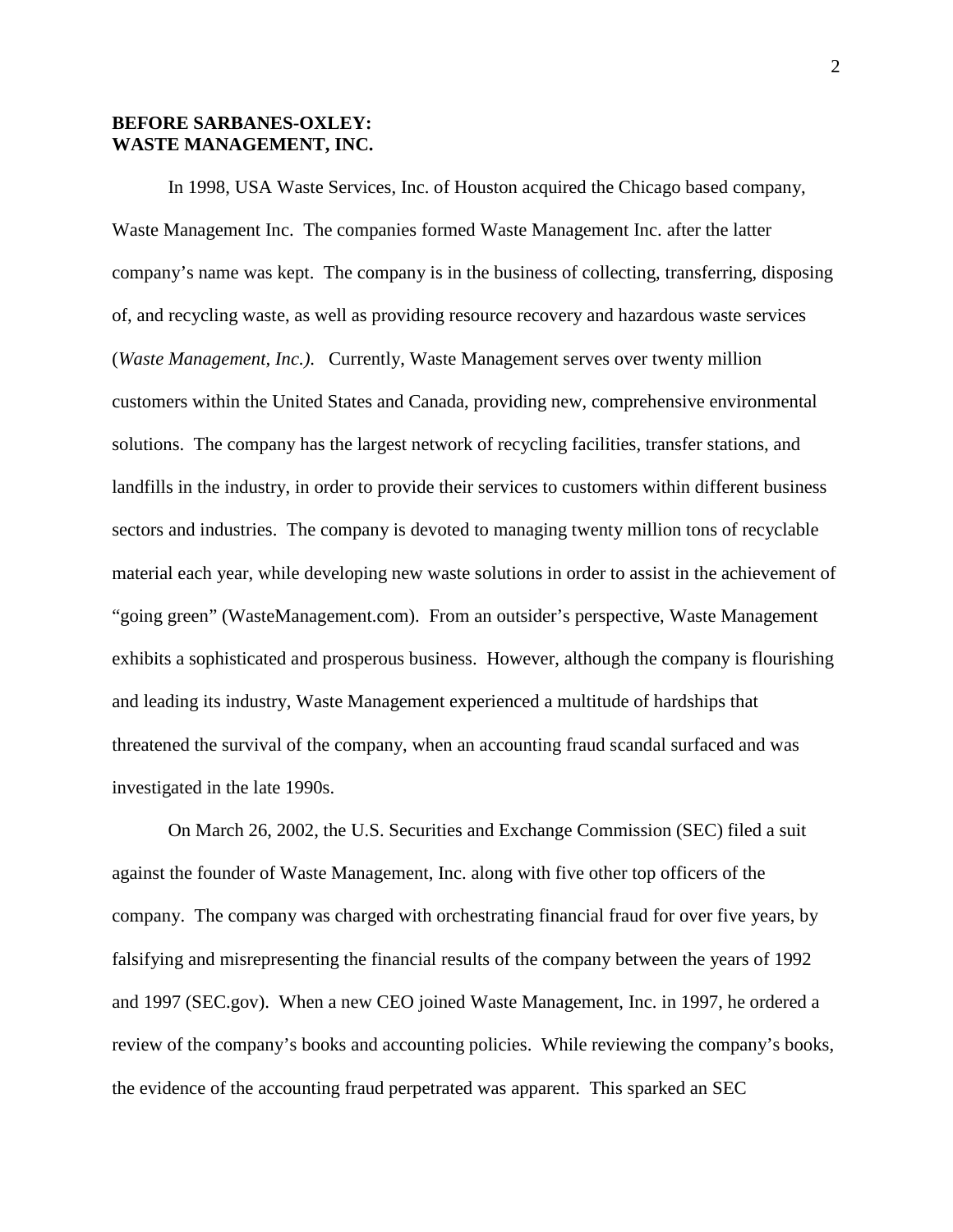investigation, and required Waste Management to restate their financial statements to accurately represent the company's actual financial standing. This restatement exposed that the founder and certain top executives had overstated the company's pre-tax income by roughly \$1.7 billion. At the time of the restatement and investigation, this was the largest restatement of financial statements in corporate history (SEC.gov).

The SEC investigation named six Waste Management officials responsible for orchestrating the accounting fraud scandal: Dean Buntrock, founder, chairman of the board, and CEO; Philip Rooney, president and chief operating officer, director, and CEO for a short period of time; James Keonig, executive vice president and CFO; Thomas Hau, vice president, corporate controller and chief accounting officer; Herbert Getz, senior vice president, general counsel, and secretary; and Bruce Tobecksen, vice president of finance. The reason for the perpetration of fraud, according to Thomas Newkirk, associate director of the SEC's Division of Enforcement, "was driven by greed and a desire to retain their [the six men] corporate positions and status in the business and social communities" (SEC.gov). In order for these executives to succeed in their efforts in misrepresenting the company's financial standing, they all played a significant role in the fraud scandal, as well as conducting multiple practices to "cook the books" for a period between 1992 and 1997. Buntrock was reported to have set earnings targets, and the executives altered the financial results of the company to meet these earnings targets. However, since the company's actual revenues were not growing at fast enough rates to support these targets, the company's expenses were manipulated in order to increase the company's earnings.

The significant manipulations in expenses were related to fixed assets. The company significantly decreased the depreciation expenses on their garbage trucks, by extending useful lives and changing salvage values. The did not account for the decrease in value of their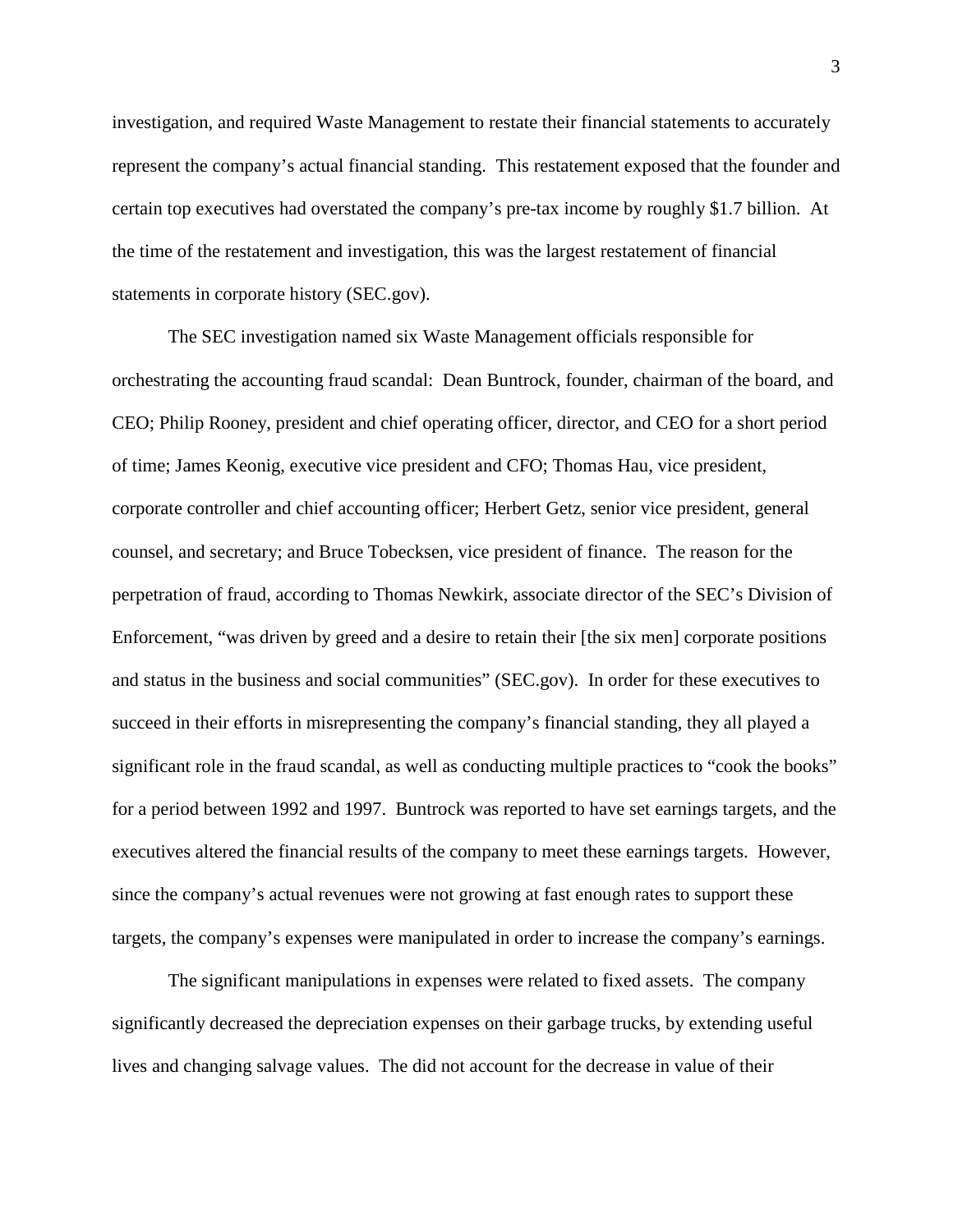landfills, even though these landfills were constantly being filled with waste, and did not expense the costs of abandoned landfill development projects, that were unsuccessful. They also improperly capitalized certain expenses that should not have been capitalized (SEC.gov). By following these "accounting practices," In summary, Waste Management's executives were able to manipulate the company's expenses in order to reach the earnings targets set while preparing the annual budget. After comparing actual financial results to those they set in their budget, the executives used these "top-level adjustments," to ensure that their financial results represented the results of their earnings targets. This routine, to mask the actual performance of the company continued for years. They also used schemes referred to as netting and geography to achieve their fraudulent numbers, while avoiding skepticism from the public. The netting tactic allowed them to eliminate almost \$500 million in operating expenses from the financial statements, by "offsetting them against unrelated one-time gains on the sale or exchange of assets." The geography scheme was used to move millions of dollars between line items on the financials in order to manipulate and control the way in which the executives wished to show the statements (SEC.gov).

Not only were the executives involved in this accounting fraud scandal, but the company's auditor, Arthur Andersen also played a key role. Unqualified or "clean" audit reports of Waste Management's false financial statements were issued by Andersen. After capping Andersen's fees, Waste Management informed the auditor that "special work" could be done to earn additional fees. Andersen would identify the false financial reporting by Waste Management, and present them with proposed adjusting journal entries in order to correct the financial statement "errors." Rather than following through with the proposed adjusting journal entries, the company entered into an agreement with Andersen to write off the errors within the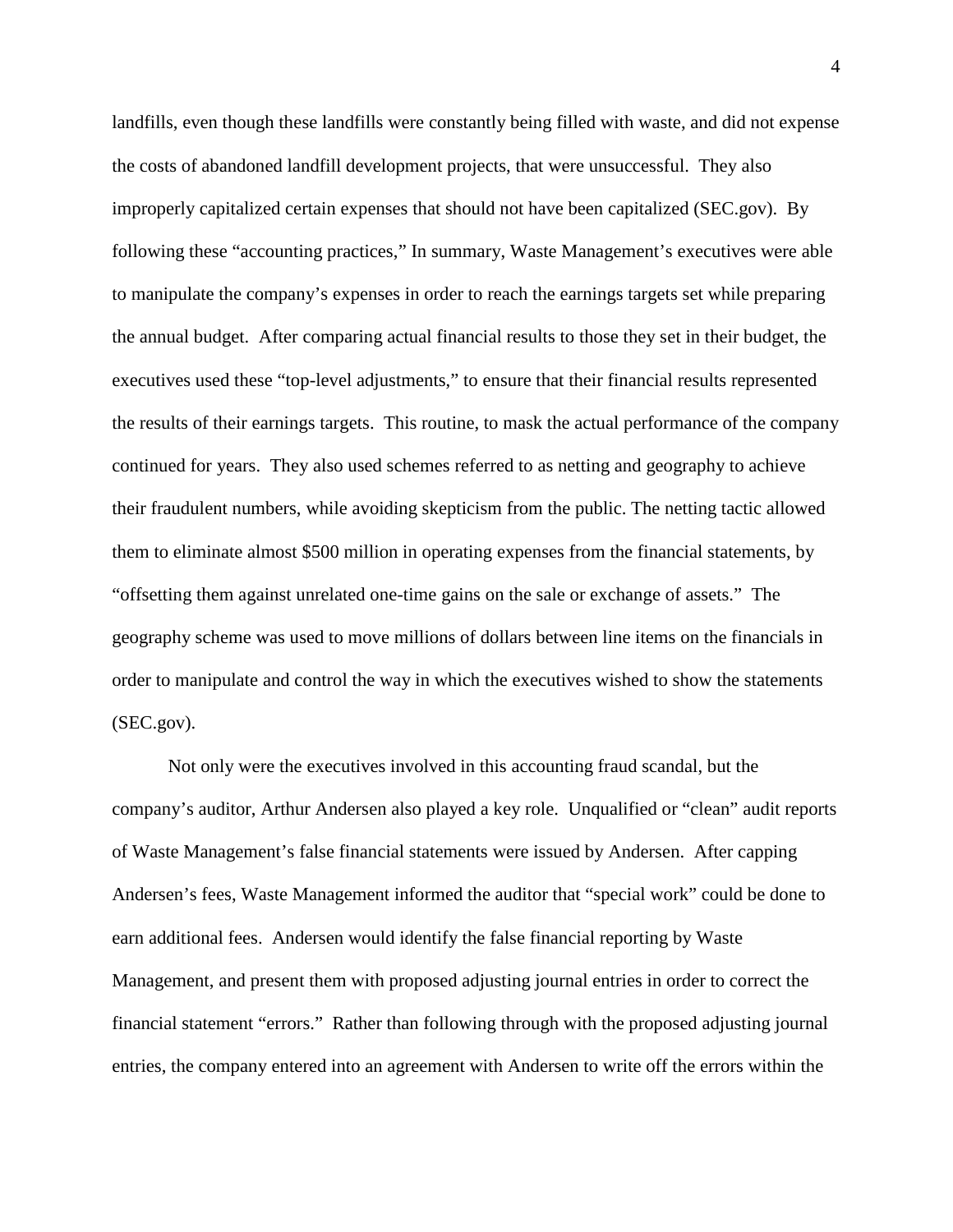financial statements, by means of improper accounting policies. However, the company did not follow through with the agreement, as this would prevent them from achieving their earnings targets (SEC.gov).

After five years of fraudulent financial reporting, Waste Management was investigated by the SEC, and as a result restated their financials for the fraud years. The suit filed by the SEC was settled in August of 2005. The six officers and executives were charged with committing a massive fraud, lasting over five years. Four of the six men (Buntrock, Rooney, Getz, and Hau) were barred permanently from acting as a director or officer of any publicly traded company. They were also required to pay a total of \$30,869,054, a combination of disgorgement, prejudgment interest, and civil penalties. Buntrock was responsible for paying a total of \$19,447,670; Rooney, a total of \$8,692,738; Hau, a total of \$1,578,890; and Getz, a total of \$1,149,756. The other two men involved, Keonig and Tobecksen, had their final judgements entered on different occasions than the other four men (SEC.gov). Tobecksen's hearing was settled in September of 2004. He was barred from serving as a director or officer of a public company, and was required to pay \$689,159 in disgorgement and prejudgment interest, as well as \$120,000 in civil penalty. Keonig's final judgement was announced on December 21, 2007. Similar to the other five executives, Keonig was barred from acting as a director or officer of a public company, and was required to pay over \$4 million in disgorgement, prejudgment interest, and civil penalties (SEC.gov).

Arthur Andersen LLP, one of the Big Five accounting firms at the time, was also charged with a suit by the Securities and Exchange Commission. The firm was fined over \$7 million for their part in the fraudulent financial reporting of Waste Management, Inc. Three partners of the firm were fined in relation to their roles in the perpetrated fraud. They agreed to pay their share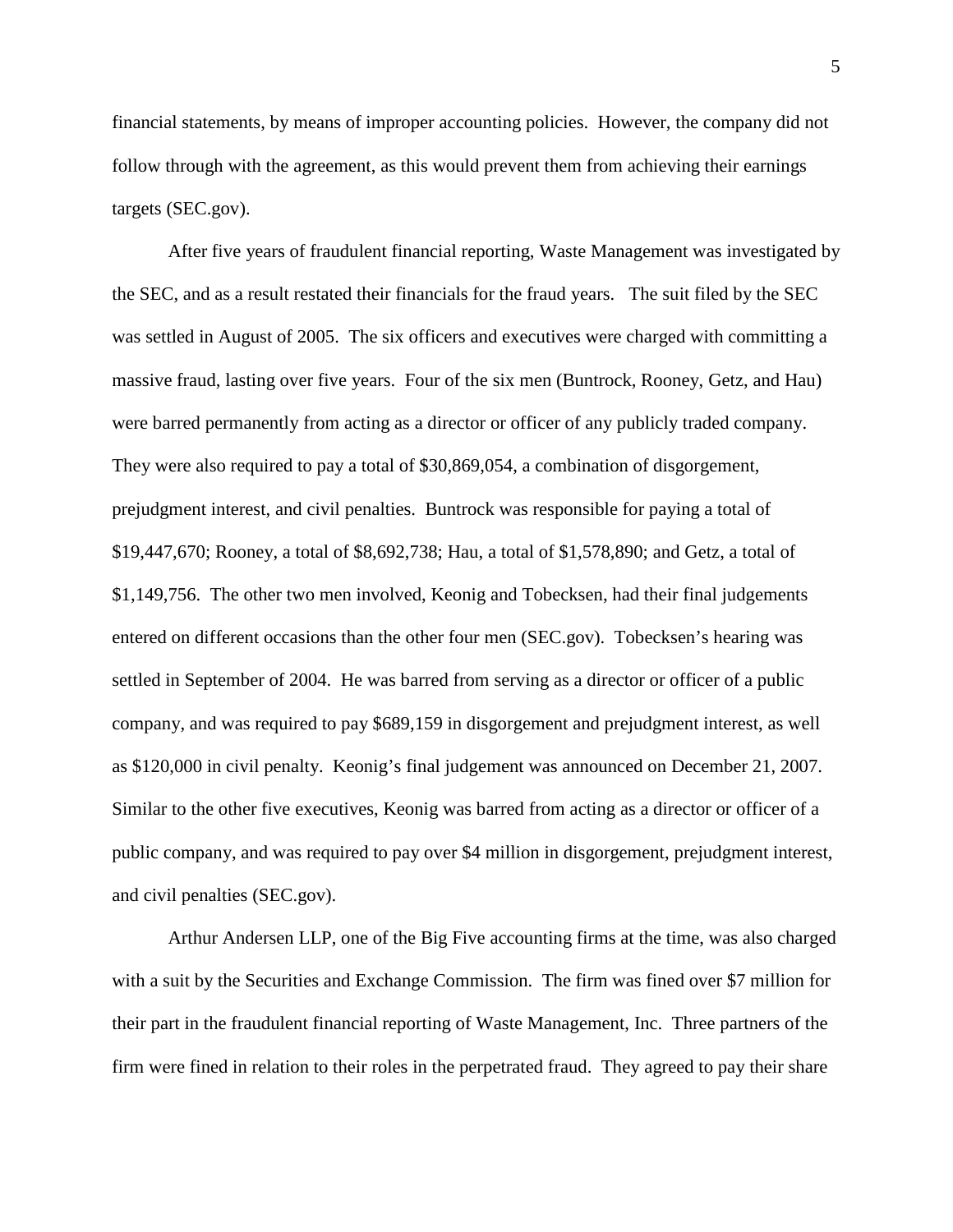of the fine and were barred from public accounting for a period of one to five years (Schroeder 1- 5). The reason for Arthur Andersen's role in the fraudulent reporting stems from the relationship they had with Waste Management. They had been auditing their financial statements since the inception of the company, which "helps to explain the pressures that exist on partners to bend to the will of management" (Schroeder 11-12).

While analyzing the reports of Waste Management's fraudulent financial reporting, the fraudulent tactics used to avoid expenses are apparent. According to the U.S. Government Accountability Office, the restatement of financials for each of the years from 1992 to 1997 resulted in an overstatement of net income between \$110 million and \$264 million. Table 1 and Graph 1, below, illustrate the comparison of the falsely reported net income to the restated net income during the years of fraudulent financial reporting (gao.gov).

**Table 1.** Dollars in millions

| Years                | 1992 | 1993 | 1994 | 1995 | 1996 | 1997     | <b>Total</b> |
|----------------------|------|------|------|------|------|----------|--------------|
| Net Income (Loss),   |      |      |      |      |      |          |              |
| fradulently reported | 850  | 453  | 784  | 604  | 192  | (995)    | 1,888        |
| Net Income (Loss),   |      |      |      |      |      |          |              |
| restated             | 740  | 289  | 628  | 340  | 39)  | (1, 176) | 782          |
| Change               | 110  | 164  | 156  | 264  | 231  | 181      | 1,106        |

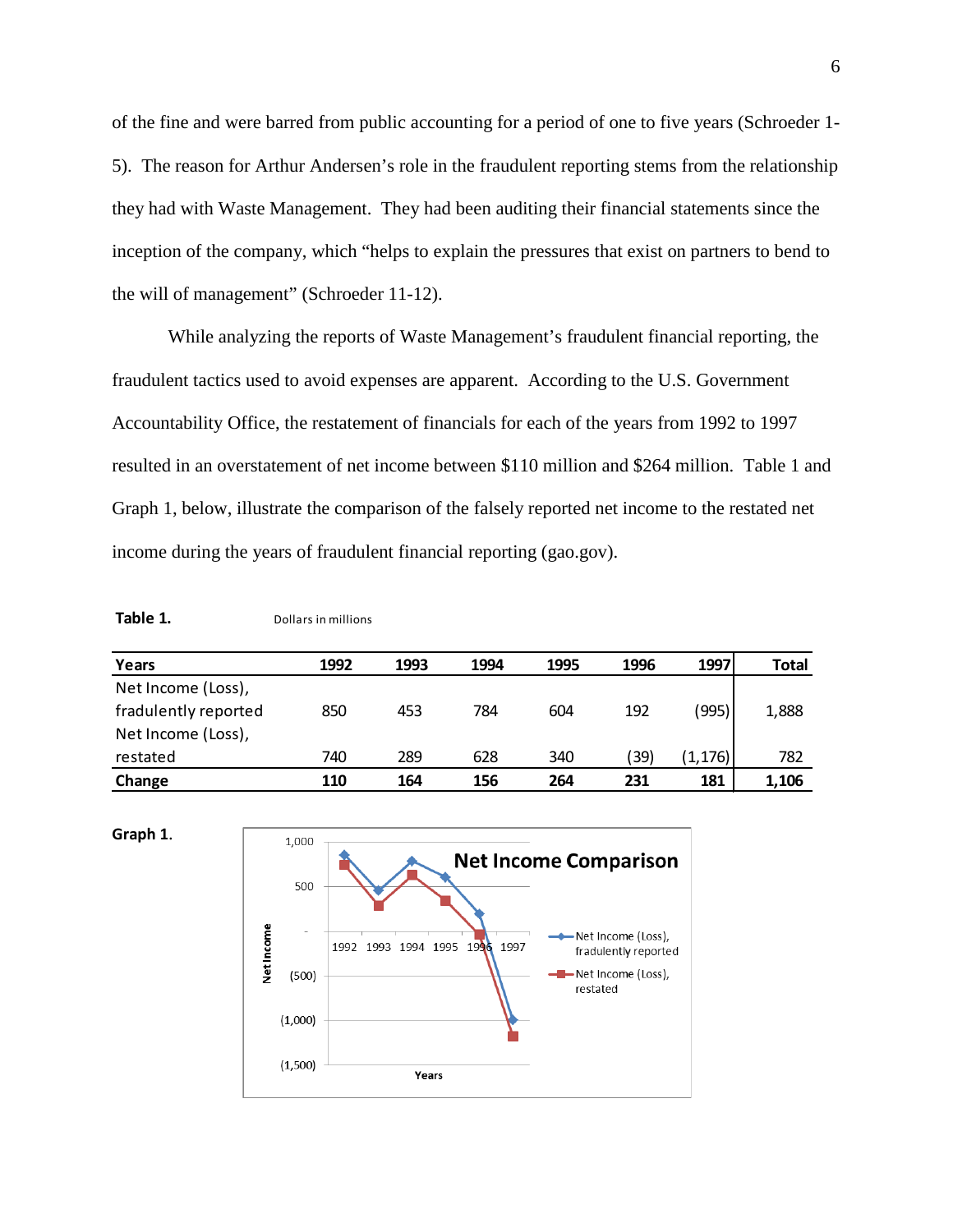Although, Waste Management, Inc., with the help of auditor, Arthur Andersen, was investigated, charged with a suit, and required to restate their financial statements, the company was able to continue operations. Today, the company is still serving their clients and the public with waste services such as recycling and disposals. Although they suffered consequences due to their five year period of fraudulent reporting, the company was lucky enough to recover from their losses and charges filed against them.

# **BEFORE SARBANES-OXLEY: ENRON CORPORATION**

In July of 1985, Houston Natural Gas Company merged with InterNorth Incorporated to form a gas pipeline company known as Enron Corporation. With Kenneth Lay as chairman and CEO, Enron became the largest natural gas merchant in North America, and reached number seven on the Fortune 500 list by the year 2000 (*CNN Money*). After years of success and prosperous business, Enron dove into what would be one of the most well-known accounting fraud scandals of our time.

In August of 2001, vice president, Sherron Watkins sent Kenneth Lay a memo regarding accounting issues, and that the company was at risk of developing numerous accounting scandals, due to these issues (*CNN Money*). Following this memo, Lay encouraged Enron employees to purchase stock because the company value was to increase astronomically. However, it is now known that this was not the case, and that the value of the stock would lose its value very shortly. Just a month later, Enron announced a loss in their third quarter, of \$618 million; leading to an investigation by the SEC (*CNN*). It was discovered that Enron's auditor, Arthur Andersen (the same auditor involved in the Waste Management investigation) shredded Enron documents when the SEC investigation was ordered (*CNN Money*). This investigation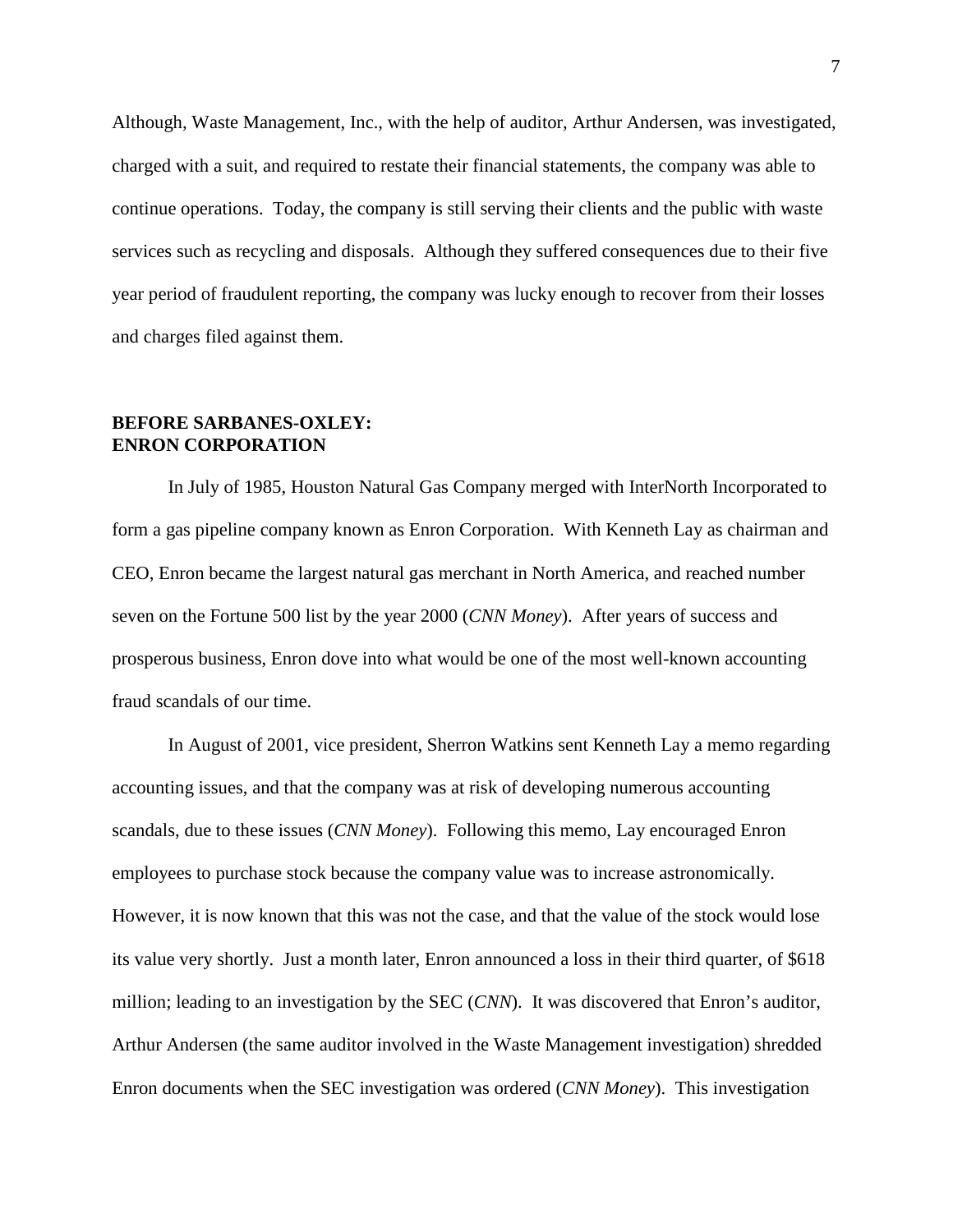resulted in the termination of a merger between Enron and Dynegy, Inc., another energy company, by Dynegy, and the filing for Chapter 11 bankruptcy by Enron in December of 2001. This would become the largest bankruptcy in United States history at the time. In the following month, in January of 2002, a criminal investigation was opened to investigate the collapse of Enron Corporation (*CNN*). Immediately following the start of the Enron investigation, the New York Stock Exchange (NYSE) suspended all trading of Enron shares after it was determined that Enron's securities were no longer appropriate and suitable for trading on the NYSE. Enron's shares had dropped significantly, leaving the value of the shares at barely one dollar (Ceron 1). Not only did Enron's collapse and bankruptcy result in a suspension of trading, "the NYSE moved to delist Enron after the company's stock traded below the critical level of \$1 for 30 consecutive days, placing it in violation of the Big Board's listing standards" (Ceron 1). This suspension and delisting on the NYSE was ultimately detrimental to Enron's reputation as a prospering business and Fortune 500 company. Enron's partnership with Arthur Andersen ended due to their involvement in shredding documents that would be helpful in the SEC's investigation. Just shy of a week later, Kenneth Lay resigned as chairman and CEO of Enron, and weeks later, resigned from the board of directors (*CNN*).

In February of 2002, testimonials began, and many Enron executives invoked their Fifth Amendment right, while Sherron Watkins testified before the House of Representatives. By June of 2002, Arthur Andersen was found guilty of obstructing justice in the initial SEC investigation (*CNN*). In September, the firm surrendered their license to practice as Certified Public Accountants (CPAs), and thus lost their reputation as a Big Five accounting firm ("Andersen Surrenders Licenses"). In the following months, Enron executives and employees were charged and pleaded guilty to numerous charges and types of fraud. Chief Financial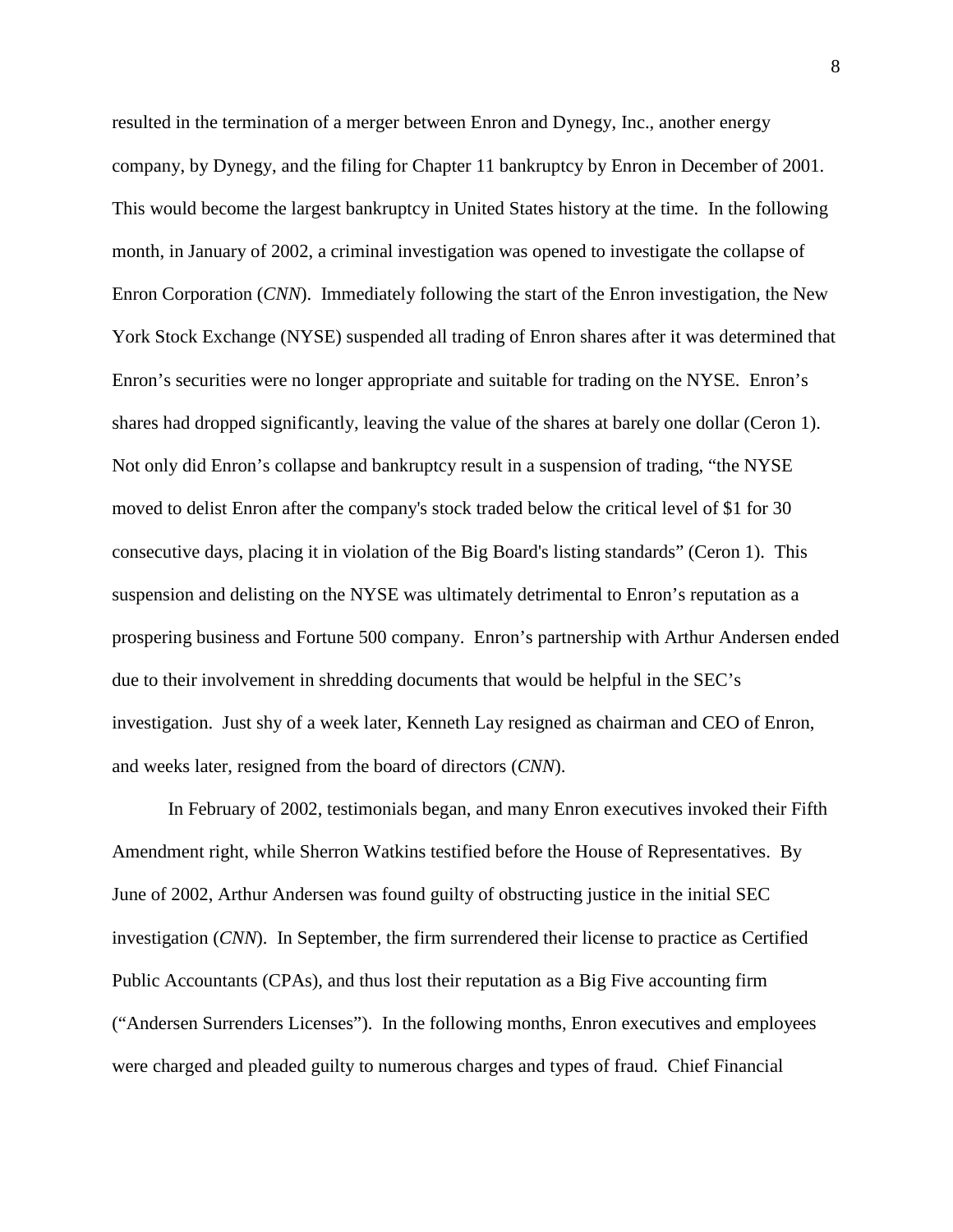Officer (CFO) Andrew Fastow and his wife Lea Fastow were among those who were charged with assisting with the company's financial scandals. They both later made guilty pleas in order to reduce their prison sentence. Richard Causey, another top executive of Enron, pleaded not guilty to five counts of securities fraud, as well as one count of conspiracy to commit fraud (*CNN*). He also later changed his plea to guilty. Jeffrey Skilling, who for a short time held the position of Enron's CEO, pleaded not guilty to fraud and conspiracy charges. Kenneth Lay was indicted on eleven counts, including security and wire fraud, bank fraud, and making false statements, which he plead not guilty to (*CNN*).

By the year 2006, the court decisions and sentencings for Enron's guilty executives and employees were delivered. Causey was sentenced to only five and a half years after changing his original plea. Fastow was sentenced to six years, also as a result of his plea deal. On the other hand, Skilling and Lay were both found guilty in the Enron case. However, in July of 2006, just over one month after the guilty verdicts were read, Lay died of a heart attack, and therefore served no prison time. Skilling was sentenced to twenty four years in prison. However, after years of appeal attempts, Skilling's sentence was reduced to roughly fifteen years, after he agreed to pay \$42 million to the victims of the Enron fraud scandal (*CNN*).

Aside from the fates of Enron's executives and employees, the ability to commit these acts of fraud and deception was ultimately the largest question and concern of the SEC. Specifically, how the corporation was able to commit these injurious actions and the ability to do so for so long was most important. In order to accomplish this, Enron's top executives used mark-to-market accounting. Mark-to-market accounting is used to measure the fair value, or estimated value of specific accounts (Seabury 1). This type of accounting is used, and works well in the trading of securities, but it does not necessarily work well for all types of businesses.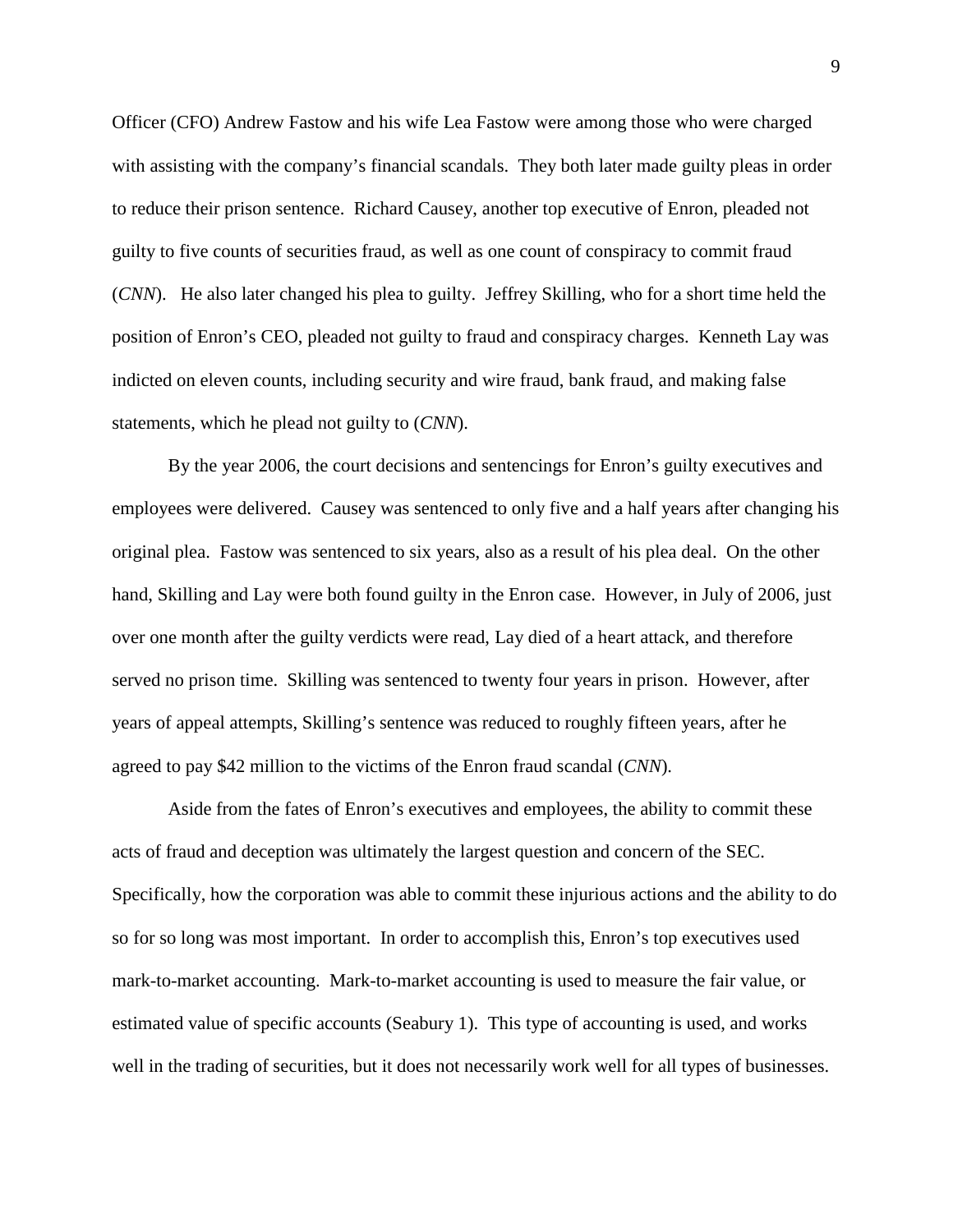For instance, if the estimated value of an asset does not accurately represent the true value of an asset, complications arise. In terms of Enron, the company would build some type of asset, e.g. equipment, then immediately record revenue and profit from the asset, even though the company did not generate any revenue from it (Seabury 2). On the other hand, if a loss was generated due to the specific asset, instead of reporting the loss, Enron would simply move the asset to an "offthe-books corporation" so that the loss incurred would go unreported, and the company's financial statements would appear as if no loss was ever incurred. This false reporting leads to false financial information given to shareholders and investors, who are important to the company (Seabury 2). As a result of the mark-to-market accounting "strategy," other schemes arose in order to continue making Enron look more profitable than it actually was.

CFO, Andrew Fastow created a technique to ensure that Enron would appear to be in great financial shape, even though its subsidiaries were losing money. In order to pull this off, special purpose entities were used (Seabury 4). Special purpose entities are used to access capital and to avoid risk. This allows a company to increase its leverage and return on assets without having to report the debt on the balance sheet. The company contributes the assets and debt to the special purpose entity in exchange for interest. The special purpose entity then borrows money to purchase assets without the debt or assets on the financial statements. However, in Enron's case, thousands of special purpose entities were used so that Enron could hide the assets that were not generating income, and keep them off of their books. The company would then issue shares of common stock to shareholders to compensate for the losses, which would soon become worthless (Thomas 17-18). The use of these transactions required disclosures in the financial statements. In order to disclose the company's transactions without ousting the company's schemes, the footnotes were very confusing to interpret. A financial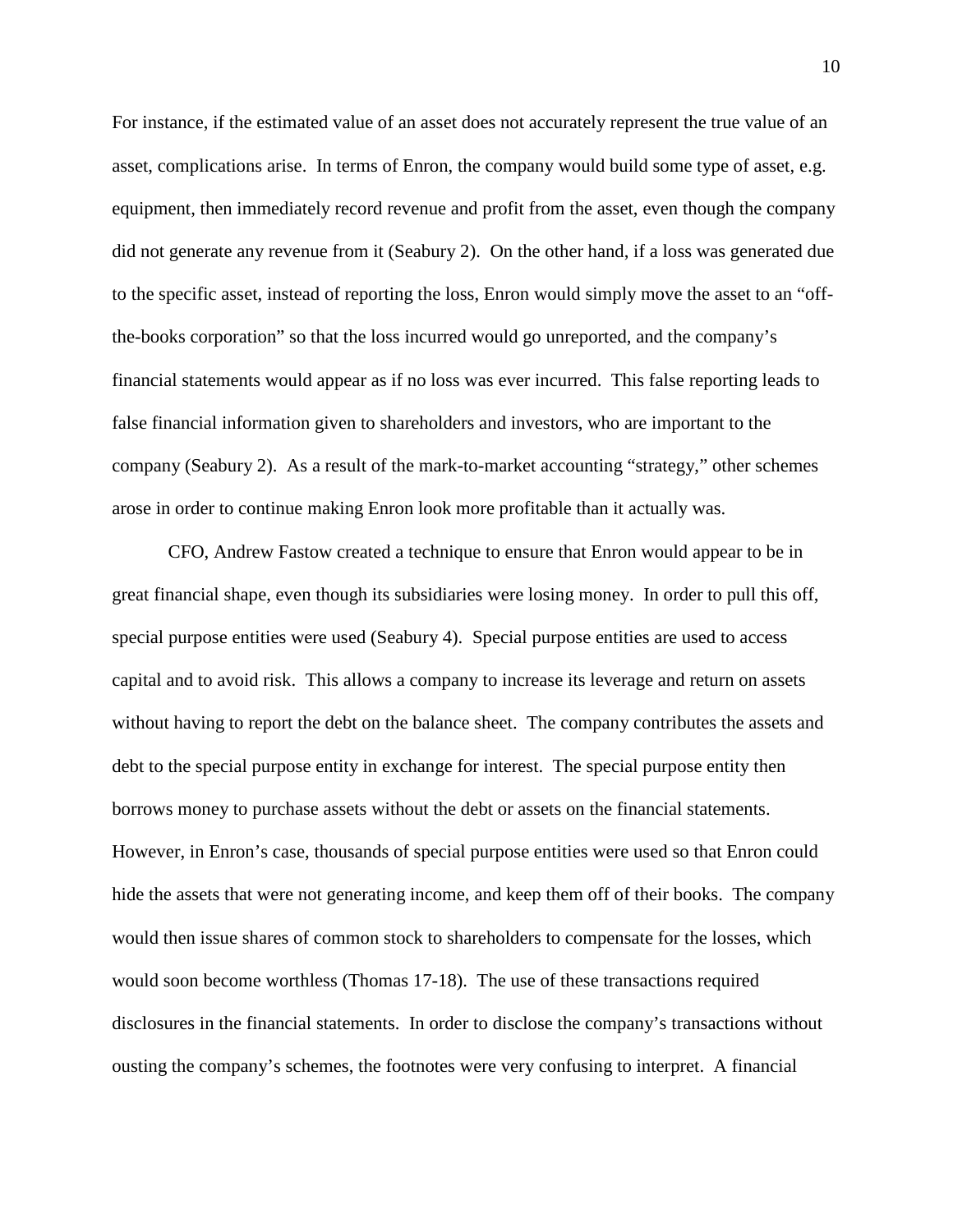analyst was quoted while commenting on the footnotes in Enron's financial statements, stating, "The notes just don't make sense, and we read notes for a living" (Thomas 19). This type of skepticism would lead to the public's distrust in the company, and later result in losses that sparked the SEC investigation.

As a result of the schemes and tactics that Enron Corporation used to attempt to continue the prospering perception of the company's operations, Enron's financial statements were falsely reported, executives were imprisoned, and the corporation went bankrupt. During and after the SEC investigation, Enron would be required to restate their financial statements. While analyzing Enron's financial statements, years after the accounting fraud scandal had been investigated and closed, it is clear that elements of the financial statements do not seem to be accurately reported. According to Enron's income statement for the years ended December 31 of 1998, 1999, and 2000 (See Appendix I.), Enron's revenues increased 28% from 1998 to 1999, then 151% from 1999 to 2000. This amount of revenue increase is "unprecedented in any industry, let alone the staid energy industry that normally views even a two of three percent a year growth as a decent achievement" (Dharan 100). Table 2 and Graph 2, below, illustrate the comparison of the falsely reported net income to the restated net income during the years of fraudulent reporting (gao.gov).

| Table |  |
|-------|--|
|-------|--|

**Table 2.** Dollars in millions

| Years                | 1997 | 1998 | 1999 | 2000 | Total |
|----------------------|------|------|------|------|-------|
| Net Income (Loss),   |      |      |      |      |       |
| fradulently reported | 105  | 703  | 893  | 979  | 2,680 |
| Net Income (Loss),   |      |      |      |      |       |
| restated             | q    | 590  | 643  | 847  | 2,089 |
| Change               | 96   | 113  | 250  | 132  | 591   |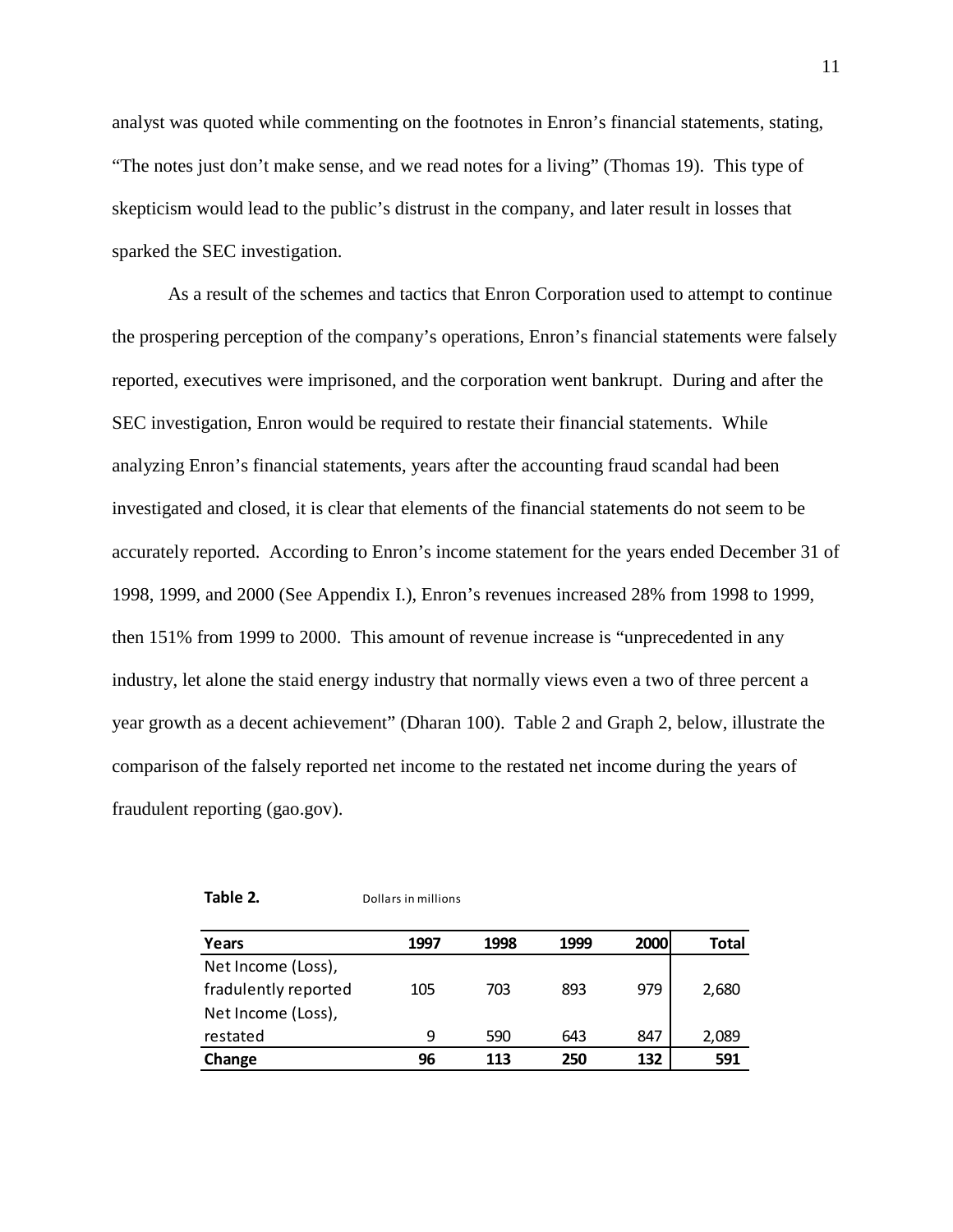

Following the investigation and bankruptcy of Enron, the Securities and Exchange Commission implemented an Act that would attempt to prevent any further Enron-type accounting fraud scandals from occurring.

#### **THE SARBANES-OXLEY ACT OF 2002**

This act is known as the Sarbanes-Oxley Act of 2002. The act was signed into law on July 30, 2002 by former President George W. Bush, after an almost unanimous vote by the Senate and House of Representatives. The Senate voted 99-0 in favor, and the House voted 432- 3 in favor of the act (AdvisoryHQ). In order to combat the corporate fraud that put shareholders and investors at risk, and to verify that the financial statements and financial standing of publicly traded companies were accurate, this act was placed into law. The Sarbanes-Oxley Act was developed and named after Paul Sarbanes, a democratic Maryland Senator, and Michael Garver Oxley, a republican Ohio Congressman (AdvisoryHQ). This Act, also referred to as SOX, authorized various reforms to improve corporate responsibility and financial disclosures, and reduced the amount of accounting fraud scandals that occur. SOX also implemented the Public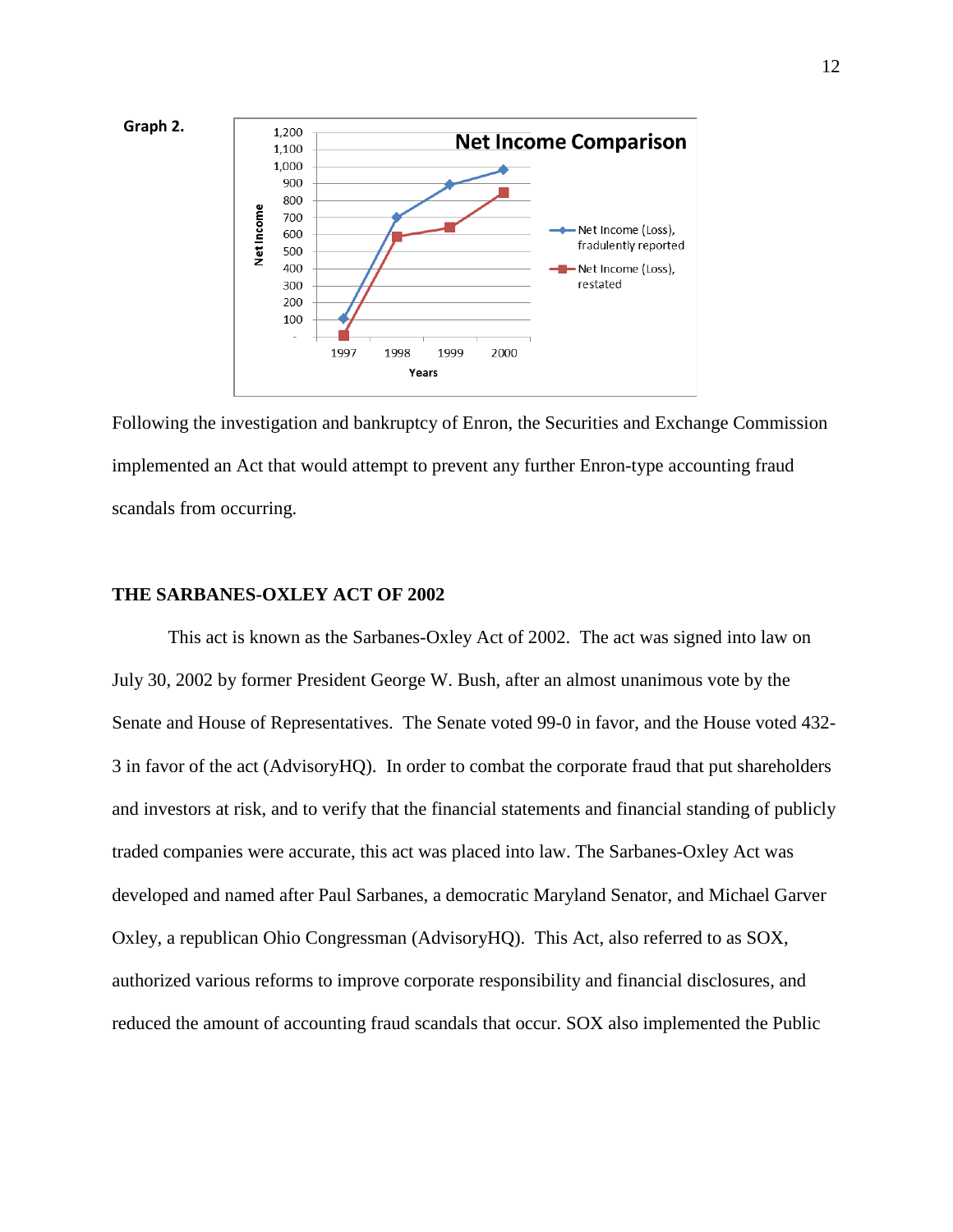Company Accounting Oversight Board, or PCAOB, to oversee all activities and transactions within the auditing business, and to set the standards and rules for audit reports (SEC.gov).

The Sarbanes-Oxley Act is comprised of eleven titles, which include various sections, which organize the act accordingly. Some are more well-known and "useful" than others, but all titles collaboratively created the Sarbanes-Oxley Act. Title I of SOX is Public Company Accounting Oversight Board (PCAOB). This title, and its sections, created the PCAOB, which is a non-governmental entity that oversees the auditing of publicly traded companies. By overseeing the audits, shareholders and investors are protected from fraudulent financial reporting occurring within their company (ies). Title II of SOX is called Auditor Independence. The title was implemented to address aspects of an auditor's relationship with the company and executives that it is auditing. Title II also requires that leading partners in auditing firms must be rotated, in order to avoid any unclear relationships that may develop with an auditor that becomes too close to a specific client. Title III, Corporate Responsibility, was included in SOX to govern the procedures that audit committees practice to review, certify, and sign off on reports. This title also requires that CEOs, CFOs, and company lawyers are attentive and knowledgeable of company audits, practices, and internal controls. Title IV, entitled Enhanced Financial Disclosures, introduces the procedures taken for types of disclosures within the financial statements, under GAAP. In Title V, named Analyst Conflicts of Interest, the objective is to minimize conflicts of interest between financial analysts, brokers, and bankers. The title includes sections and subsections including one that prohibits any banker or broker from retaliating against any financial analyst who publishes any reports that deem unfavorable about them. Title VI of SOX is Commission Resources and Authority. This title serves as a resource to the SEC, as it allocates millions of dollars to expand their authority. With the implementation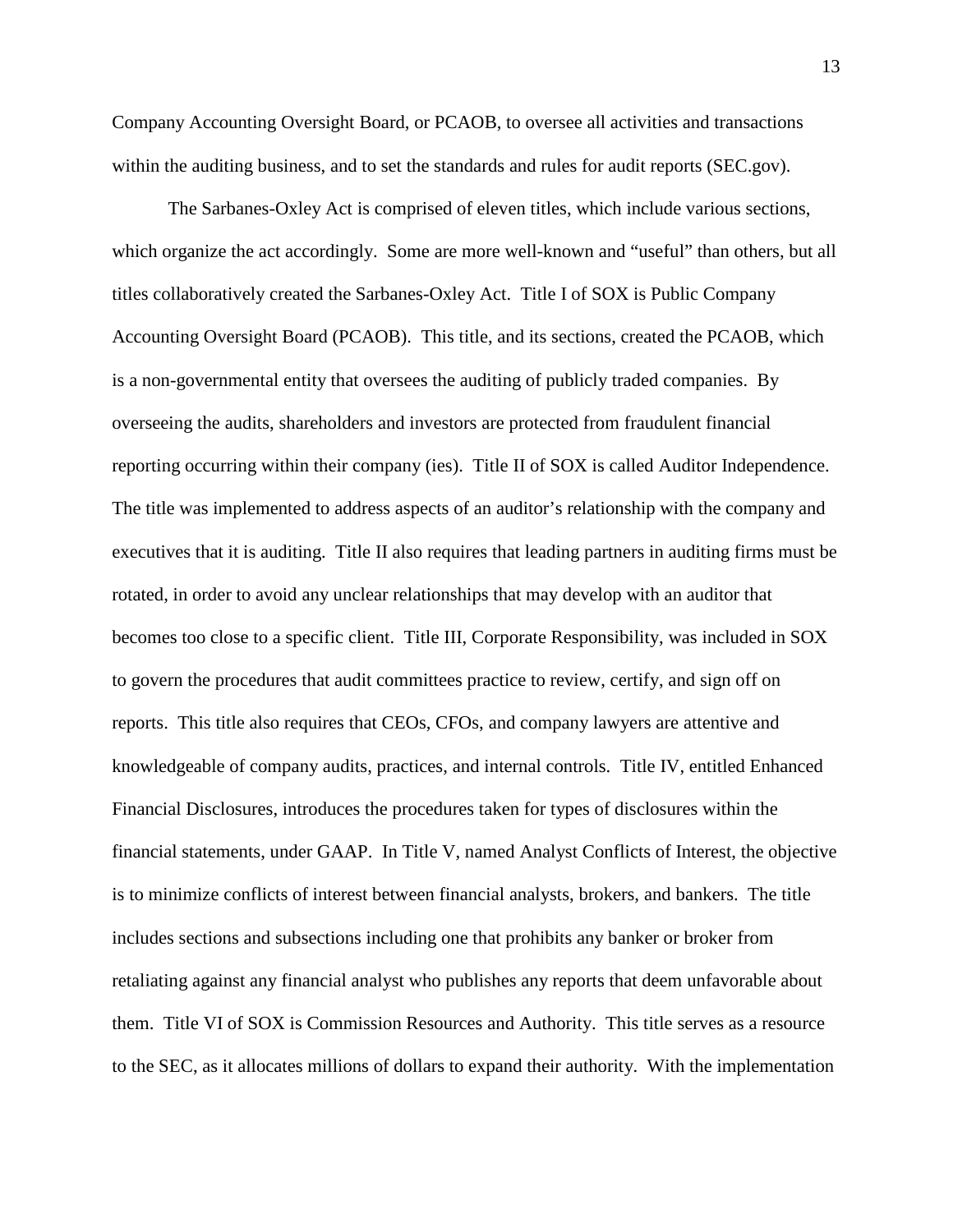of SOX, the SEC budget was raised in order to hire more employees, so that auditors and auditing practices are being monitored. Under Title VII, or Studies and Reports, regulatory personal are granted the power to conduct research, studies, and investigations on securities laws violators, as well as past accounting fraud scandals. It also grants the power to study the overall audit industry and credit rating agencies. Title VIII, Corporate and Criminal Fraud Accountability, is an aspect of SOX that implements the repercussions of accounting fraud. The title states that any manipulation or destruction of documents, or false documentation is a felony. It also states that any impeding federal investigation is classified as a crime, punishable in the form of fine and/or prison time. Title VIII requires the retaining of all audit records for at least five years, and provides protection for whistleblowers that may be caught between accounting fraud scandals. Title IX, White-Collar Crime Penalty Enhancements was included in SOX so that all financial reports accurately represent the company's financial standing, or status. In order to achieve this, the title increases liability on company CEOs and CFOs to ensure the accurate information. If these top executives and officers are found negligible of certifying accurate information, jail time up to twenty years, millions of dollars in fines, and banning of holding executive office are the consequences. Title X of SOX, named Corporate Tax Returns, is a simple title, as it focuses solely on one aspect: corporate tax returns. This title requires CEOs to sign all federal income tax returns, so that they are aware of any misleading or inaccurate information that may be reported. The final title of the Sarbanes-Oxley Act, Title XI called Corporate Fraud and Accountability, provides additional information to Title VIII. This act provides further information into the penalties of corporate officers and employees. The title states that the SEC is authorized to freeze any payments to violators of any rules during investigation of the charges (AdvisoryHQ). These eleven titles of SOX are implemented in order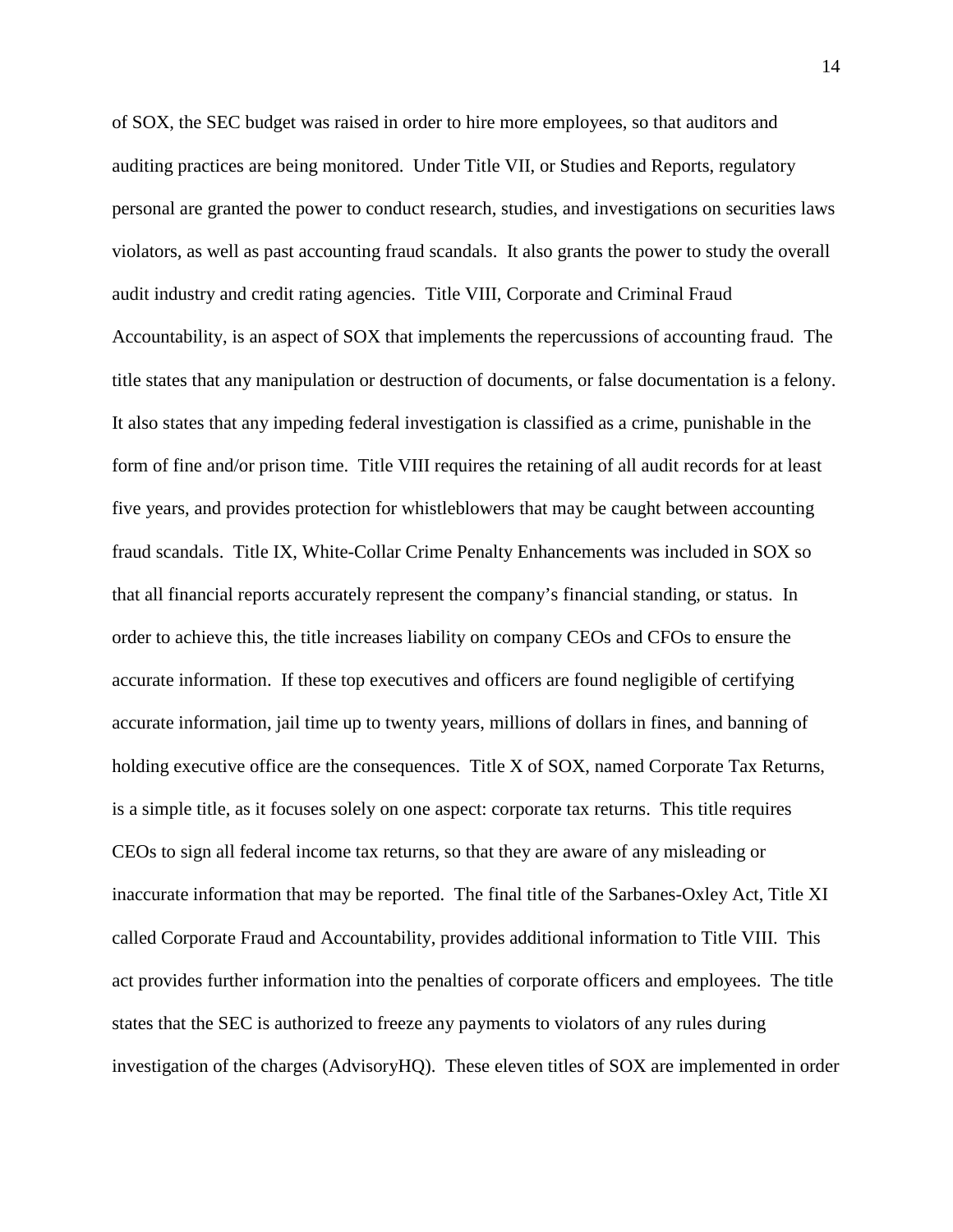to organize the Act into sections and subsections that clearly illustrate the rules and regulations of the Sarbanes-Oxley Act.

# **COMPARISON/CONTRAST WASTE MANAGEMENT, INC. /ENRON CORPORATION**

The accounting fraud that took place in the companies of Waste Management, Inc. and Enron Corporation share similar behaviors as well as factors that made each scandal their own. The fraud perpetrated by each company resulted in an SEC investigation and suit filed in the early 2000s, which led to the restatement of financial statements for each company. Each company scandal was the result of fraudulent financial reporting conducted by a small group of top level executives. In the case of Waste Management's scandal, the top executives were charged with a fine, and some permanently barred from serving as top executives, officers, or directors. On the other hand, in Enron's case, top executives faced this similar fate, along with years of imprisonment after being criminally charged with committing fraud. An alarming similarity is the auditor that was involved and investigated in both fraud cases. Arthur Andersen was charged and fined for their role in the accounting fraud within Waste Management. However, after being investigated for a second time, in the case of Enron's fraudulent financial reporting, Arthur Andersen suffered a stricter fate. The audit firm was charged with obstructing justice, and later surrendered their CPA license as a Big Five firm. In terms of the tactics and strategies used to commit these actions, the companies differed. Waste Management focused their fraudulent accounting on earnings targets, which led to their manipulation of expenses, like depreciation. Enron's fraudulent reporting was focused on recording revenues from assets that had not generated those revenues yet. A major difference in the two companies is the outcome of the companies themselves. Waste Management was fortunate enough not to declare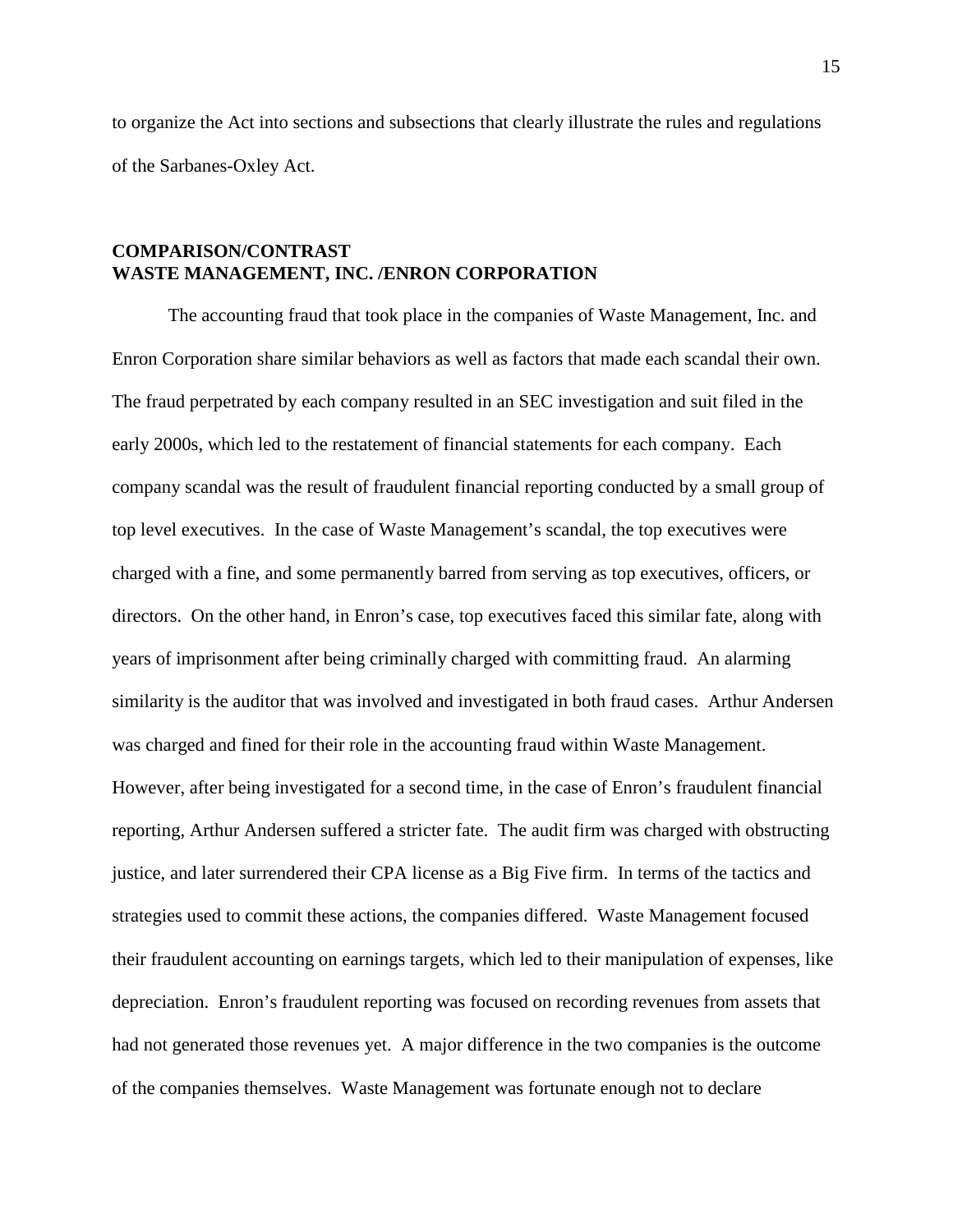bankruptcy, and is still conducting operations currently. Enron did not achieve the same outcome. Rather, Enron declared bankruptcy and ceased operations.

### **AFTER SARBANES-OXLEY: AMERICAN INTERNATIONAL GROUP, INC.**

American International Group is an insurance agency founded in 1919. Its founder, Cornelius Vander Starr was an American who first started the company in Shanghai, China as American Asiatic Underwriters (AAU). In 1926, the first U.S. office was opened in New York City, as American International Underwriters (AIU). In 1939, this location became the company's headquarters. Years later, in 1967, after opening offices across the globe, American International Group (AIG) was incorporated in Delaware (aig.com). Today, AIG provides insurance coverage for individuals as well as companies, while working to pinpoint and prevent risks from becoming more than just that. The company services ninety million clients in over one hundred countries across the world (aig.com). However, American International Group, Inc. faced a multitude of accounting fraud scandal investigations by the SEC in the 2000s.

In 2005, after an SEC investigation, potentially sparked by a whistleblower, American International Group, Inc. admitted to improper accounting practices. The company confessed that "some transactions appear to have been structured for the sole or primary purpose of accomplishing a desired accounting result" (McDonald 2). According to an SEC report released on February 9, 2006, after the completion of the fraud investigation, "the Commission (SEC) alleges that from at least 2000 until 2005, AIG materially falsified its financial statements through a variety of sham transactions and entities whose purpose was to paint a falsely rosy picture of AIG's financial results to analysts and investors" (SEC.gov). Luckily, AIG's SEC investigation was noncriminal, and therefore concluded with a settlement. However, CEO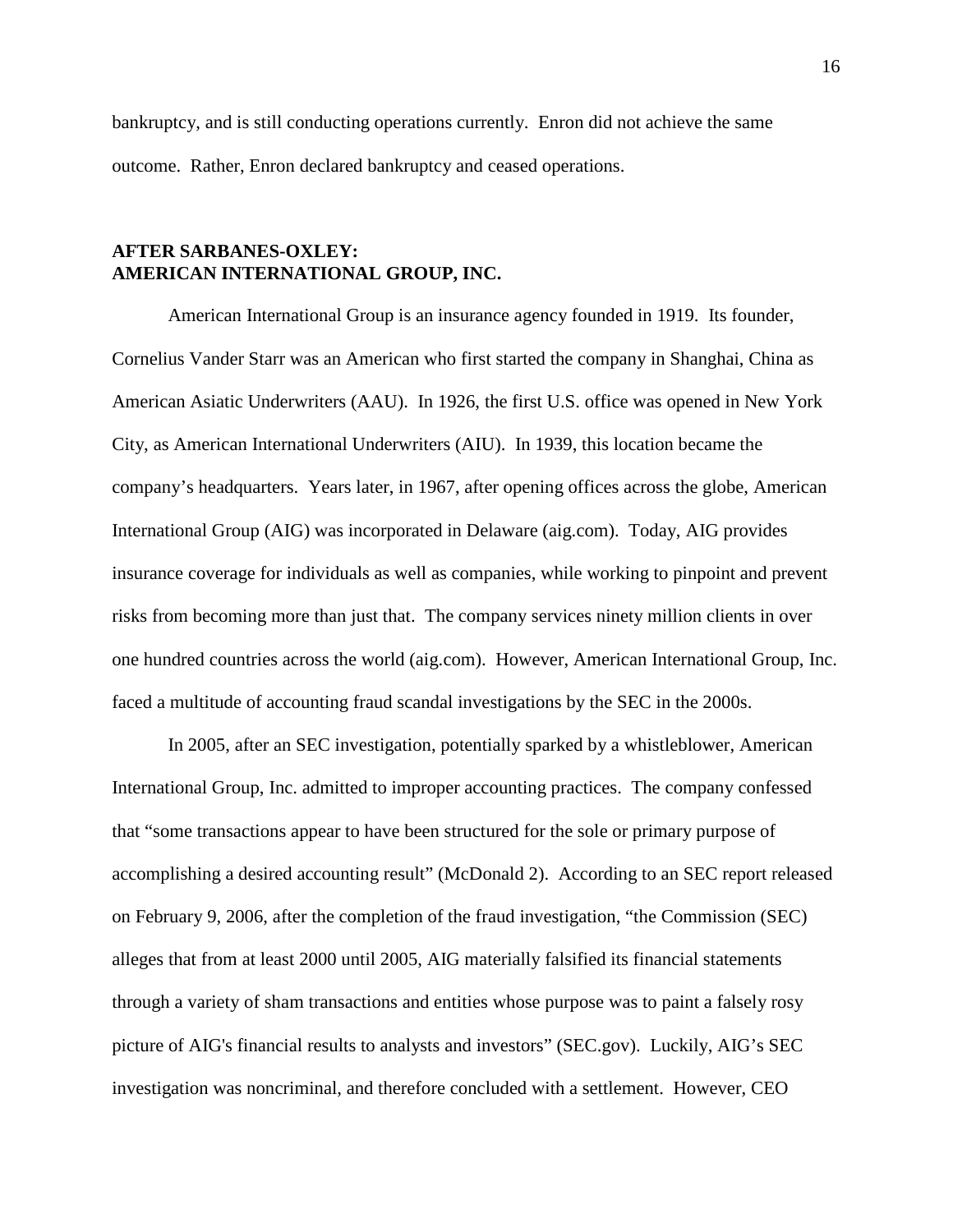Maurice R. "Hank" Greenberg stepped down following the investigation after the courts "attributed the misconduct at AIG directly to Mr. Greenberg and alleged that he directed others at AIG to develop and implement the schemes underlying various misleading transactions" (gao.gov). The SEC charged AIG with committing securities fraud, and consequently resulted in AIG paying \$800 million to resolve claims related to false reporting (SEC.gov).

While the SEC was conducting their investigation of AIG's accounting practices, evidence suggested that AIG had previously entered into multiple insurance transactions that were designed to improve their financial results. In late 2000 and early 2001, AIG and General Re Corporation entered into transactions that resulted in the reporting of \$500 million of false loss reserves on AIG's balance sheet. This transaction transpired so that AIG could reduce criticism of a previous reduction of loss reserves. A financial analyst was quoted stating, "One concern over the past several quarters has been reserve growth, which has been minimal or even has declined in certain quarters. There has been concern that AIG is releasing reserves to make its numbers." This quote, among others from other analysts sparked concern for AIG, and thus, fueled their rational behind their fraudulent transactions and reporting. Another allegation stated that AIG also entered into a fraudulent transaction with Capco Reinsurance Company, Ltd. This transaction "allowed" AIG to disguise underwriting losses of \$200 million as capital/investment losses, in order to improve the appearance of AIG's financial standing (SEC.gov). AIG's various transactions were improperly reported within the financial statements, resulting in overstatements of net income. As stated in the restatement report maintained in the Government Accountability Office, "AIG had accounted for various reinsurance transactions and associated cash flows as either revenues or expenses when the transactions involved insufficient transfer of insurance risk to the assuming reinsurer. When there is insufficient risk transfer, such cash flows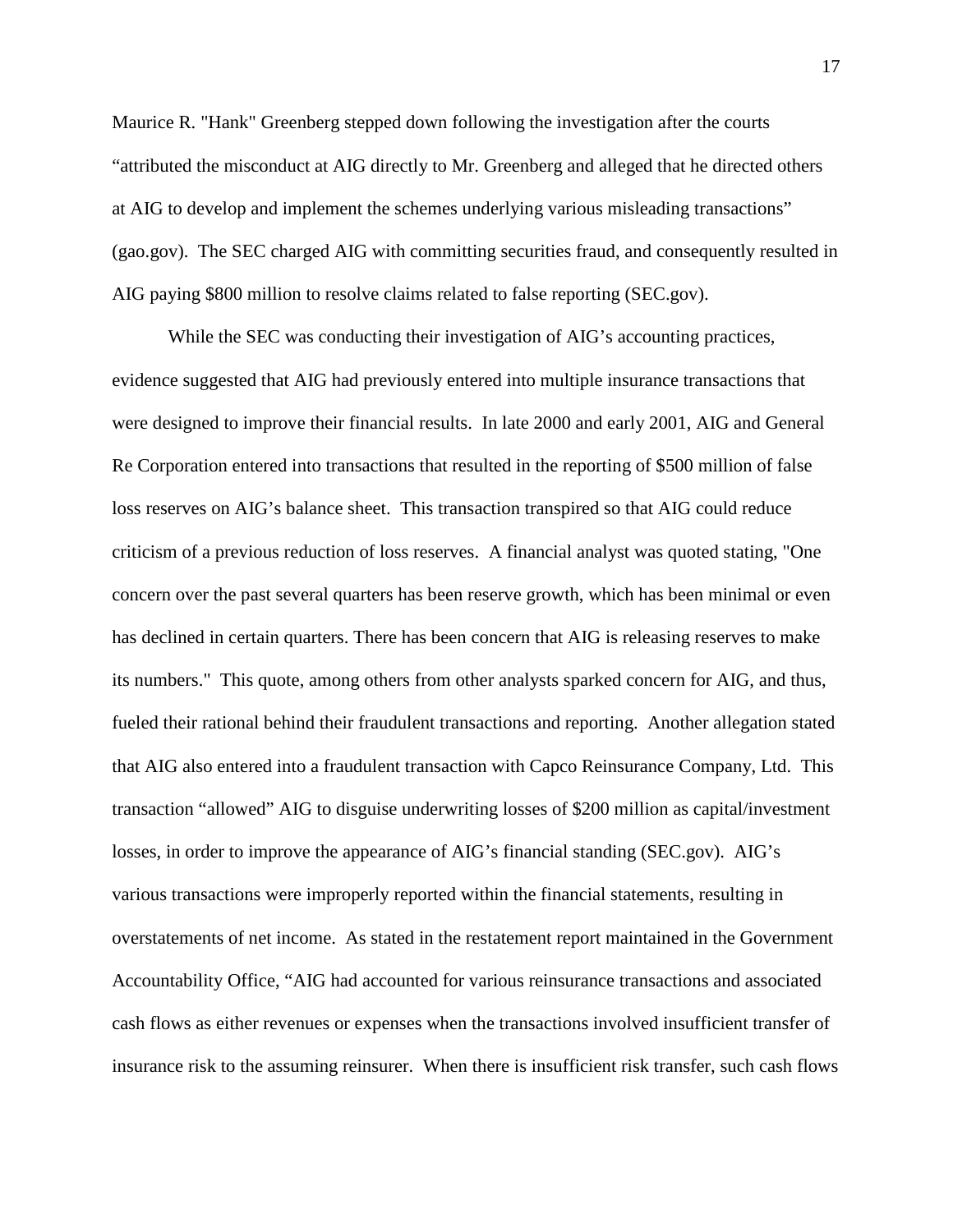are accounted for as either deposit assets or liabilities" (gao.gov). However, AIG reported these transactions as revenue and expenses instead. Table 3 and Graph 3, below, illustrate the comparison of the falsely reported net income to the restated net income (gao.gov).

| Years                | 2000  | 2001  | 2002  | 2003  | 2004   | <b>Total</b> |
|----------------------|-------|-------|-------|-------|--------|--------------|
| Net Income (Loss),   |       |       |       |       |        |              |
| fradulently reported | 6,639 | 5,363 | 5,519 | 9.274 | 11.048 | 37,843       |
| Net Income (Loss),   |       |       |       |       |        |              |
| restated             | 6.141 | 4.172 | 5,866 | 8,009 | 9,731  | 33,919       |
| Change               | 498   | 1.191 | (347) | 1.265 | 1,317  | 3,924        |

**Table 3.** Dollars in millions



Although the accounting fraud scandal involving American International Group, Inc. occurred following the implementation of the Sarbanes-Oxley Act, the accounting fraud still occurred. This, in part, is a result of the false reporting beginning before the Act, then continuing shortly after it was signed into law. Though the company was charged with securities fraud and required to restate their financials, AIG's case seems to be on a much smaller scale than those of Waste Management and Enron. AIG was able to settle their case, and remain in operation (similar to Waste Management). However, another company scandal following American International's, years after SOX was implemented and practiced, suffered a worse fate.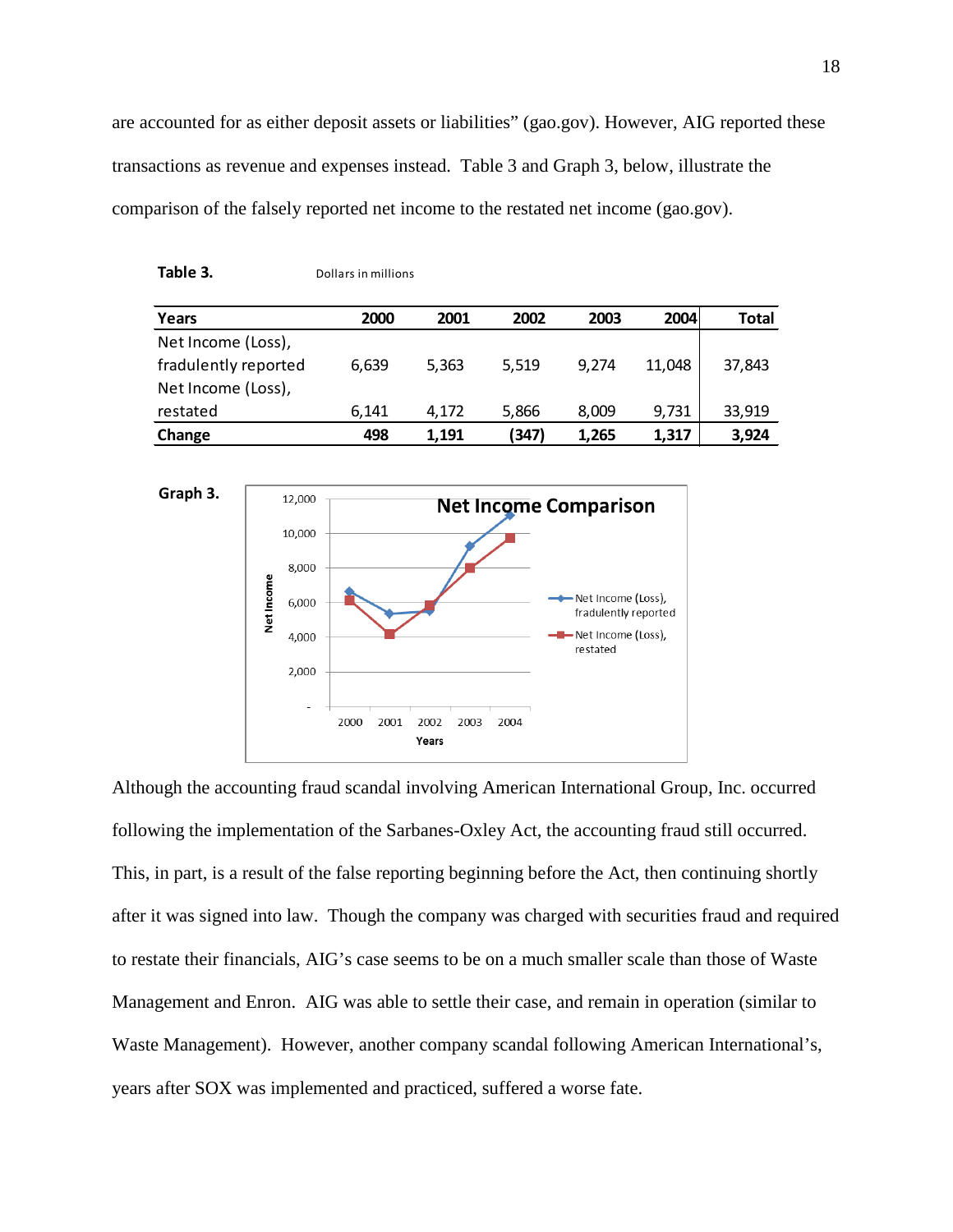# **AFTER SARBANES-OXLEY: LEHMAN BROTHERS HOLDINGS, INC.**

This company was known as Lehman Brothers, Inc. Founded by a German immigrant, along with his brothers in 1850, Lehman Brothers was a one of the largest, most prosperous, and powerful investment banks in the United States. However, years after the company's bankruptcy, its reputation is branded as being connected to the largest and worst financial crisis since The Great Depression, and being one of the largest bankruptcies in history (Moody 1).

Deviating from the clear-cut cases of Waste Management, Enron, and American International Group, the bankruptcy and accounting scandal of Lehman Brothers is not as straightforward and understandable. The key aspect of the SEC investigation of Lehman Brothers was focused on an accounting practice, adopted and named by Lehman Brothers as Repo 105. A repo, or repurchase agreement, is an agreement between two parties, where one party transfers an asset to the other as a type of collateral for borrowing cash for a short-term. The party agrees to pay back the cash with interest, while repossessing their asset (Moody 3). While these transactions are accounting practices, Lehman Brothers found a loophole and a way to decrease the risk presented on the company's balance sheet. This loophole was created and exploited in terms of how these repurchase agreements were recorded. The Accounting Standards Board is responsible for establishing the guidance for the proper accounting treatment of repurchase transactions. They are typically accounted for as debt, unless total control of the asset is surrendered, in which case it would be accounted for as a sale. Lehman Brothers reported their Repo 105 transactions as sales, instead of debt, which they should have done. By accounting for these transactions as sales, the company reduced their leverage by removing roughly \$50 billion of assets off their balance sheet, and using the cash collections as a way to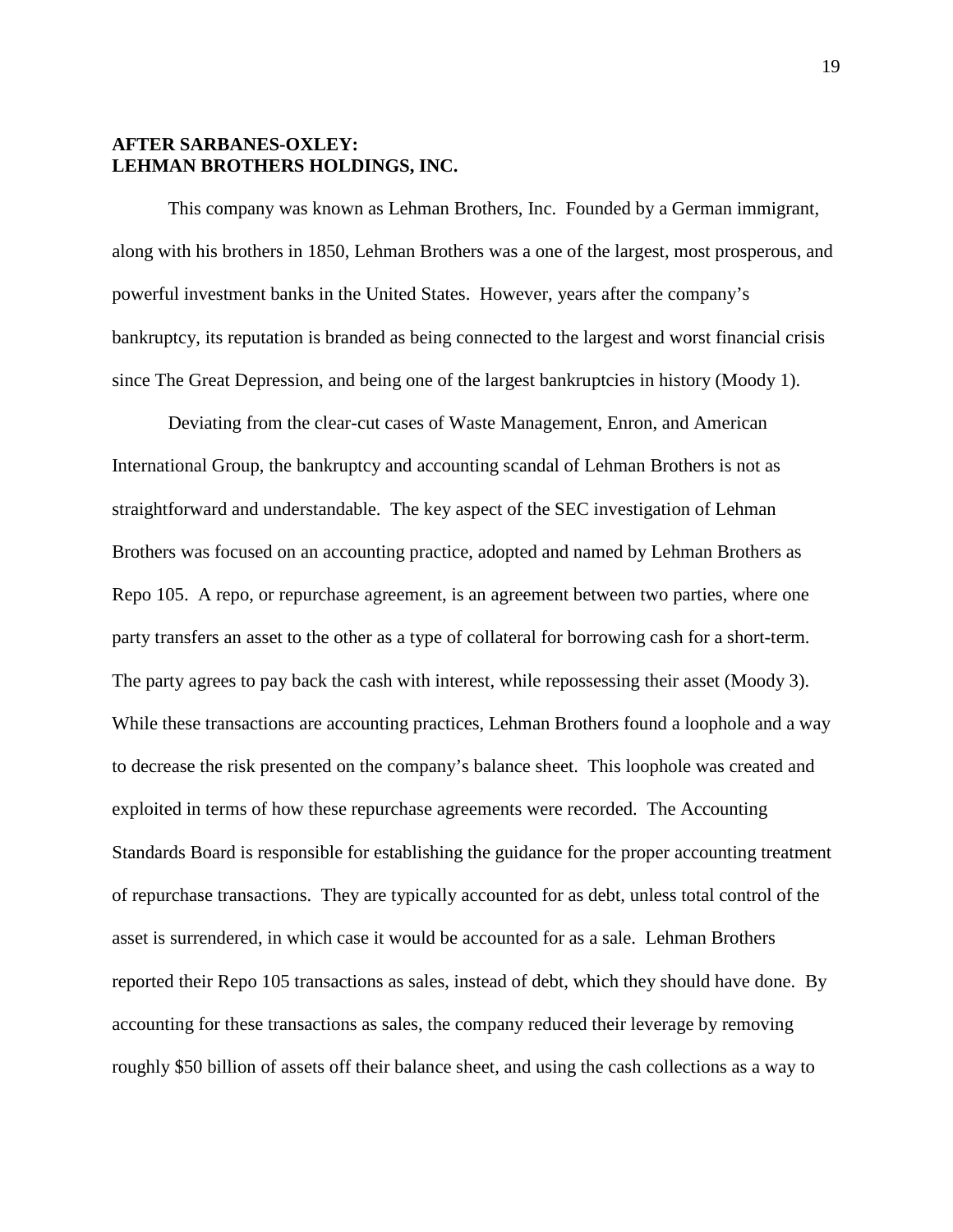pay off some of their liabilities. The company failed to disclose that they were accounting for these transactions as sales, and instead disclosed that they were financing, which is considered false financial reporting (Schapiro 26-27).

The Lehman Brothers' auditors were those at Ernst & Young. In the midst of investigation, a spokesman for Ernst & Young stated "Our last audit of the company was for the fiscal year ending November 30, 2007. Our opinion indicated that Lehman's financial statements for that year were fairly presented in accordance with Generally Accepted Accounting Principles (GAAP), and we remain of that view" (Merced 14). Due to the ambiguity of whether or not these transactions were actually illegal, the SEC made the decision not to sue anyone or press criminal charges. The SEC's decision also stemmed from the fact that the Lehman employees may not have been fully aware of the Repo 105 transactions, and therefore decided it would be difficult to prove that the intention to commit fraud was apparent. The Commission also claimed that since Lehman Brothers' leverage ratio had a decreasing trend, the Repo 105 transactions would not be considered material to investors anyway (Levine 10). Lehman Brothers was not required to restate their financial statements in the years surrounding the investigation and bankruptcy.

On September 15, 2008, Lehman Brothers filed for bankruptcy, which was the largest in history, even including the bankruptcy of Enron. A combination of their risky accounting practices, namely the controversial scandal involving Repo 105 and the U.S. financial crisis are to blame for the bankruptcy of the once prosperous company.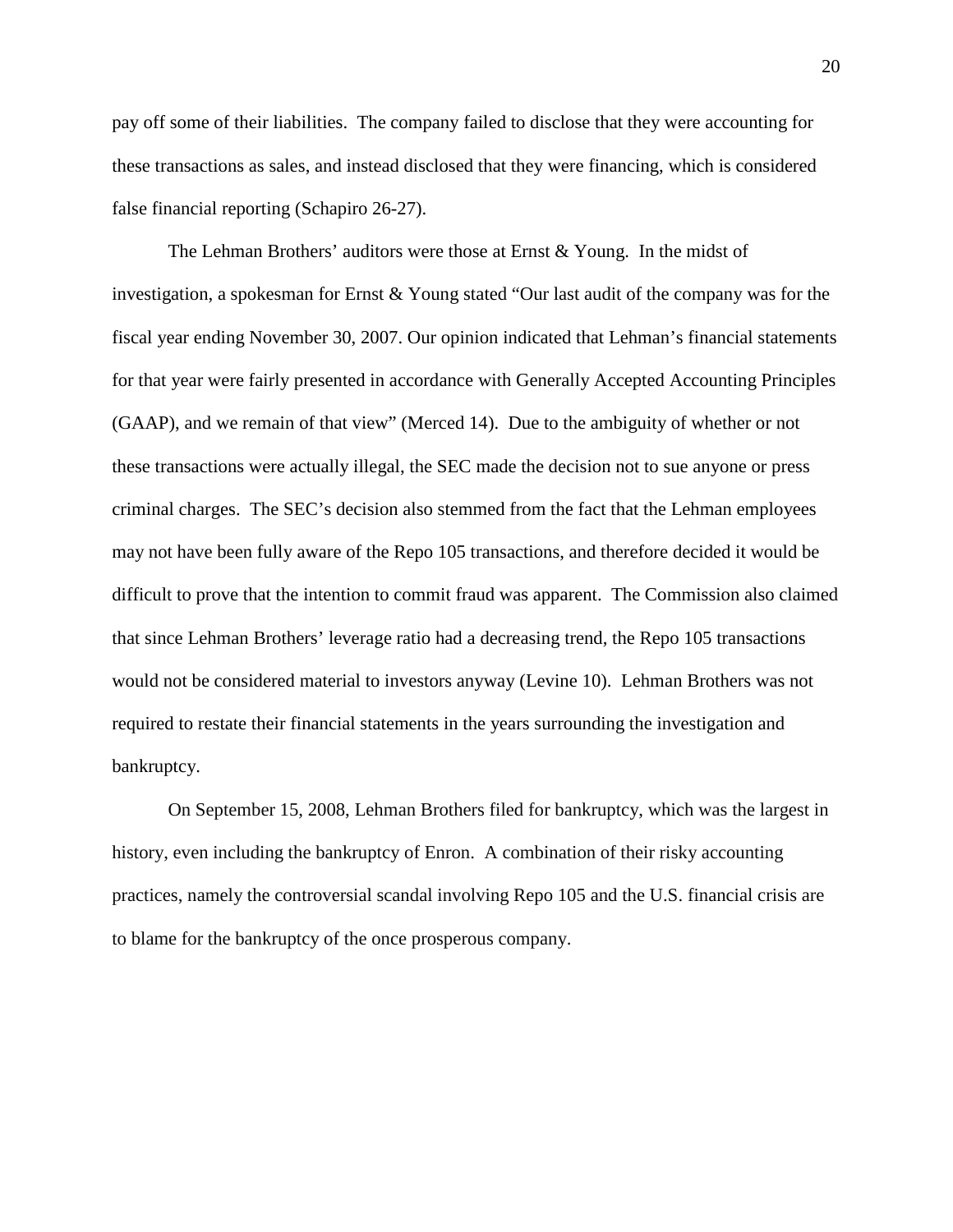# **COMPARISON/CONTRAST AMERICAN INTERNATIONAL GROUP, INC. / LEHMAN BROTHERS HOLDINGS, INC.**

The accounting fraud scandals perpetrated within American International Group, Inc. and Lehman Brothers Holdings, Inc. were very different. Compared to the fraud scandals of Waste Management and Enron, before the implementation of the Sarbanes-Oxley Act, these more recent cases seem to be smaller scale cases. This is a direct result of the implementation of SOX, which calls for more monitoring and control of the auditing and accounting business. In terms of their similarities, AIG and Lehman Brothers both perpetrated fraud in order to achieve a desired accounting result, due to previous criticisms and financial standing. Both companies executed sham, or phony, transactions in order to achieve their desired results. However, this is where their similarities end. Unlike AIG, the SEC did not press charges or sue anyone in relation to the accounting scandal that took place within Lehman Brothers. The differences in the clarity of the case, due to the types of accounting practices performed, was a direct cause in this decision. Since Lehman Brothers had gone bankrupt, it seems that the SEC simply did not interfere, and instead let Lehman Brothers suffer the fate of the financial crisis and the consequences of their actions. Unlike the other three accounting fraud scandals analyzed, Lehman Brothers was not required to restate their financial statements, so the differences in reported financials versus restated financials is not available.

#### **IMPACT OF ACT**

Since the implementation of the Sarbanes-Oxley Act in 2002, there have been questions of whether or not the act has been more beneficial than costly, and if the act has actually proven successful. One key factor in these inquiries is the occurrence of accounting fraud after the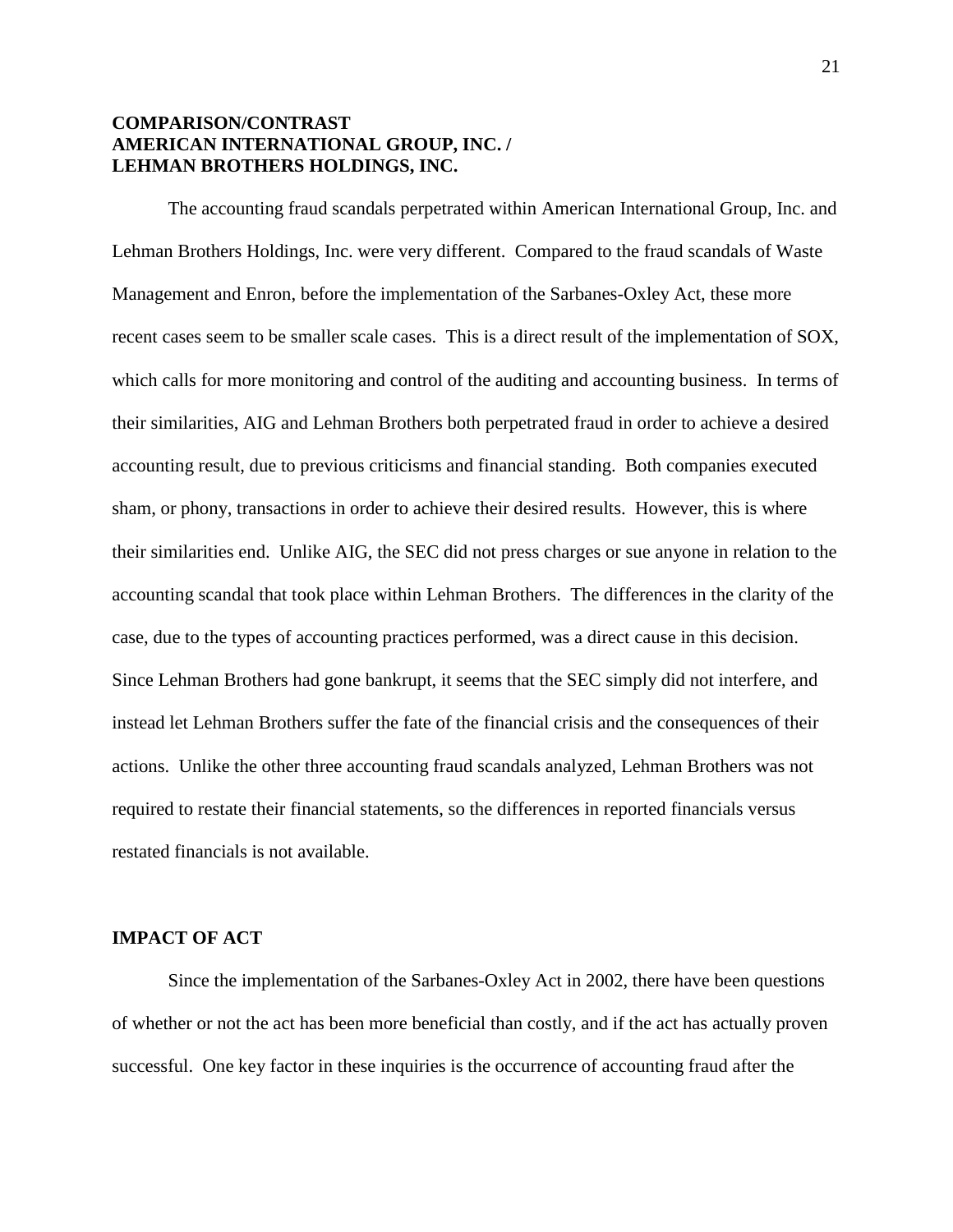enactment of SOX. If the Sarbanes-Oxley Act was implemented to combat the accounting fraud occurring within these large, publicly traded companies, then why is accounting fraud still occurring?

According to an opinion article written in 2012 by Michael Peregrine, a partner at the law firm, McDermott Will & Emery, Sarbanes-Oxley has not failed at all, but rather, has made a huge corporate difference. It has reformed corporate responsibility and fiduciary duties to the company and shareholders. After the implementation of the act, corporate governance and expectations increased for executives and officers of companies. This, in turn, made the shareholders and general public more aware of corporate responsibility, which resulted in more attentiveness being paid to operations and controls of companies. Although this opinion does not directly mention the occurrence of accounting fraud, it clearly states that SOX has achieved an important aspect of corporate governance and responsibility, and improved from where it once was (Peregrine 1-3).

Another opinion article published in The New York Times in 2012 was written by Kayla Gillan, a former deputy chief of staff to the Chairman of the SEC. She also believes that SOX has been a beneficial and successful new law. Similar to the statements made by Peregrine, Gillian states that in the months after the act's passage, investor confidence quickly saw improvement. She also explained that although SOX increased the cost of participating in capital markets, most investors have claimed that these costs are outweighed by the increase in confidence they have for corporate financial reporting. Gillian also explained that although the act was implemented to prevent accounting fraud, no law has the ability to abolish it altogether. However, SOX has prevented certain instances of fraud from occurring. Now that Sarbanes-Oxley is in effect, internal controls are more effective; auditors comply with stronger standards;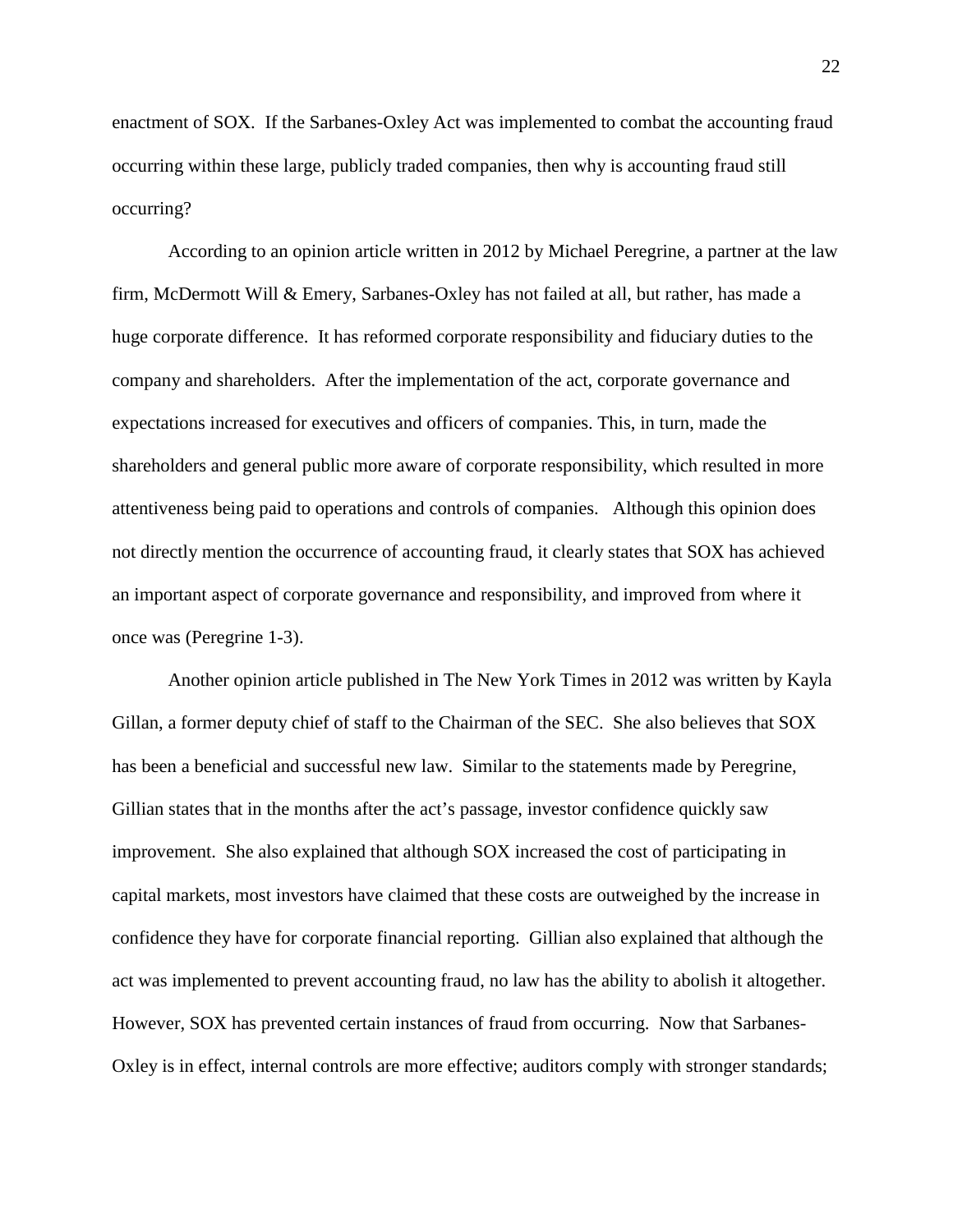auditors are more competent and engaged in auditing and financial reporting; and the SEC spends more resources in reviewing and insuring that information provided to the market is accurate and faithfully represented. Her opinion states that enhancing investor protection is what SOX was designed and implemented to do, and therefore has accomplished this (Gillian 2-4).

On the other hand, in a 2015 interview with billionaire investor Mark Cuban, the praises of Sarbanes-Oxley come to a halt. The interview was conducted by the Wall Street Journal Financial Editor, and focused on income inequality and Cuban's opinion of the SEC and their relationship to startup companies. During the interview, Cuban states that the SEC is making it harder for companies to become public due to the increased costs associated with new regulation. He voices his opinion of SOX when he states, "If you look at what's happened over the past fifteen years, we get overregulation because the SEC screwed something up. They didn't catch fraud at Enron or WorldCom, so we get Sarbanes-Oxley. If the SEC isn't paying attention to what's going on, we're going to have more disasters. Then the way this country reacts to disasters is to create even more regulation, right?" (Berman 8-10). Cuban's criticisms of SOX stem from the fact that regulation has increased, and costs associated with becoming a publicly traded company have increased.

#### **CONCLUSION**

In all of the above opinion and interview articles, the critiques and appraisals of SOX are all analyses that examine more than the just the occurrence of accounting fraud. It seems that the benefits of the act such as increased corporate responsibility; the use of internal controls; and improved competence and engagement from CEOs, top executives, and auditors have outweighed the negatives of the act, including increased costs, regulations, and difficulty of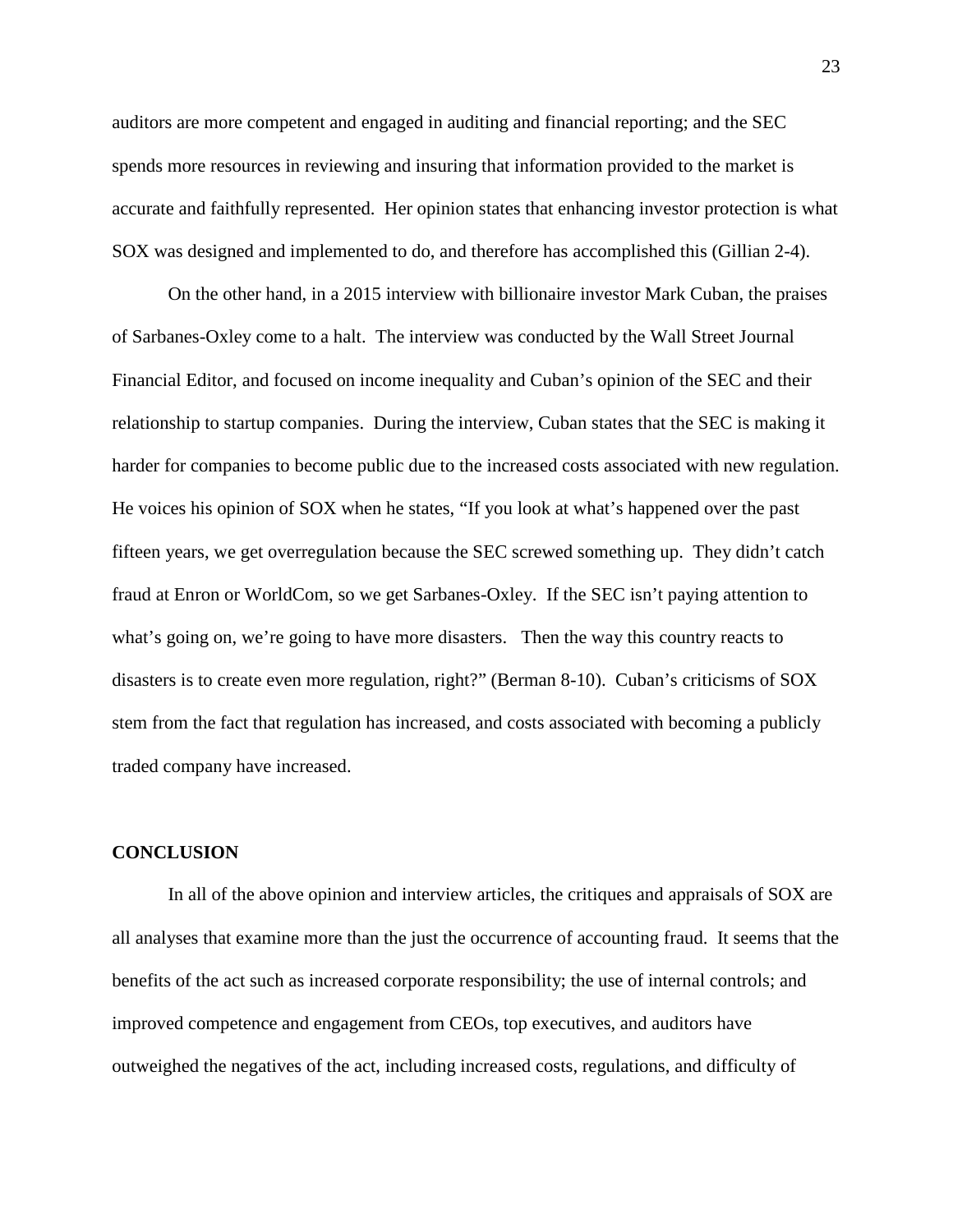becoming publicly traded. Although there have been accounting fraud scandals since the implementation of Sarbanes-Oxley, it seems that the act has diminished the rate at which these scandals occur. I think the question of why accounting fraud occurs will always be to manipulate and enhance the financial standing and appearance of a company, as well as to increase power and income of top executives. Even though the Sarbanes-Oxley Act was implemented to combat accounting fraud, and increase regulations and oversight by the SEC, I believe that accounting fraud is almost too big to abolish, and that although, it can be significantly reduced, accounting fraud and scandals will remain a part of corporate America.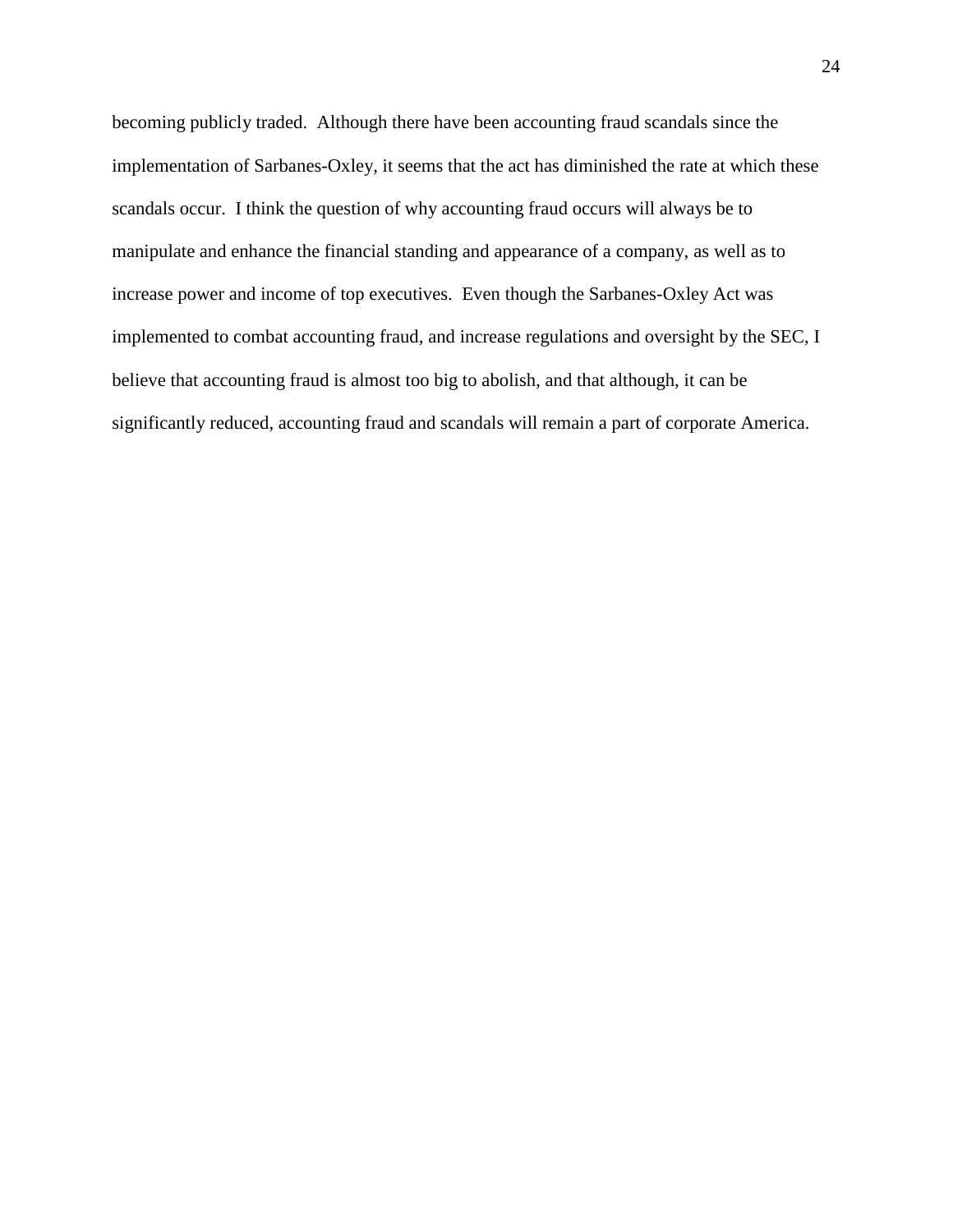#### Works Cited

- "A Chronology of Enron Corp." *CNNMoney*. Cable News Network, 21 Jan. 2002. Web. 23 Jan. 2016.
- *About Waste Management, Practices, Ethics, Leadership, and History.* Waste Management, Inc., 2016. Web. 07 Mar. 2016.
- "American International Group, Inc.: Lit. Rel. No. 19560 / February 9, 2006." American International Group, Inc.: Lit. Rel. No. 19560 / February 9, 2006. Securities and Exchange Commission, 9 Feb. 2006. Web. 11 Apr. 2016.
- "Andersen Surrenders Licenses to Practice Accounting in U.S." WSJ. The Wall Street Journal, 2 Sept. 2002. Web. 07 Apr. 2016
- Berman, Dennis. "What Mark Cuban Would Do If He Ran the SEC." WSJ. The Wall Street Journal, 27 Oct. 2015. Web. 12 Apr. 2016.
- Ceron, Gaston, and Christina Cheddar. "NYSE Suspends Trading in Enron, Moves to Delist Company's Shares." *WSJ*. N.p., 16 Jan. 2002. Web. 03 Feb. 2016.
- Dharan, Bala C., and William R. Bufkins. "Red Flags in Enron's Reporting of Revenues and Key Financial Measures." (n.d.): 97-112. Web. 23 Feb. 2016.
- Enron Fast Facts CNN.com." CNN. Cable News Network, n.d. Web. 04 Sept. 2015.
- "Former Vice President of Waste Management, Inc. Sued for Massive Earnings Management Fraud Settles SEC Action." *Dean L. Buntrock, Philip B. Rooney, James E. Koenig, Thomas C. Hau, Herbert A. Getz, and Bruce D. Tobecksen: Lit. Rel. No. 18913 / September 30, 2004.* Sec.gov, 30 Sept. 2004. Web. 20 Mar. 2016
- Frost, Ken. "Top 10 Reasons Why Frauds Occur." *Metro Top 10 Reasons Why Frauds Occur Comments*. N.p., 14 Sept. 2012. Web. 23 Jan. 2016.
- Gillian, Kayla. "Sarbanes-Oxley Has Enhanced Investor Protection." The New York Times. N.p., 24 July 2012. Web. 12 Apr. 2016.
- "History Insurance from AIG in the US." History Insurance from AIG in the US. American International Group, Inc., n.d. Web. 10 Apr. 2016.
- "James E. Koenig: Lit. Rel. No. 20420 / January 3, 2008." *James E. Koenig: Lit. Rel. No. 20420 / January 3, 2008.* Sec.gov, 3 Jan. 2008. Web 20 Mar. 2016
- Levine, Matt. "SEC Decides to Let Lehman Stay Dead." Bloomberg View. N.p., 09 Sept. 2013. Web. 11 Apr. 2016
- McDonald, Ian, Theo Francis, and Deborah Solomon. "AIG Admits 'Improper' Accounting." WSJ. The Wall Street Journal, 31 Mar. 2005. Web. 10 Apr. 2016.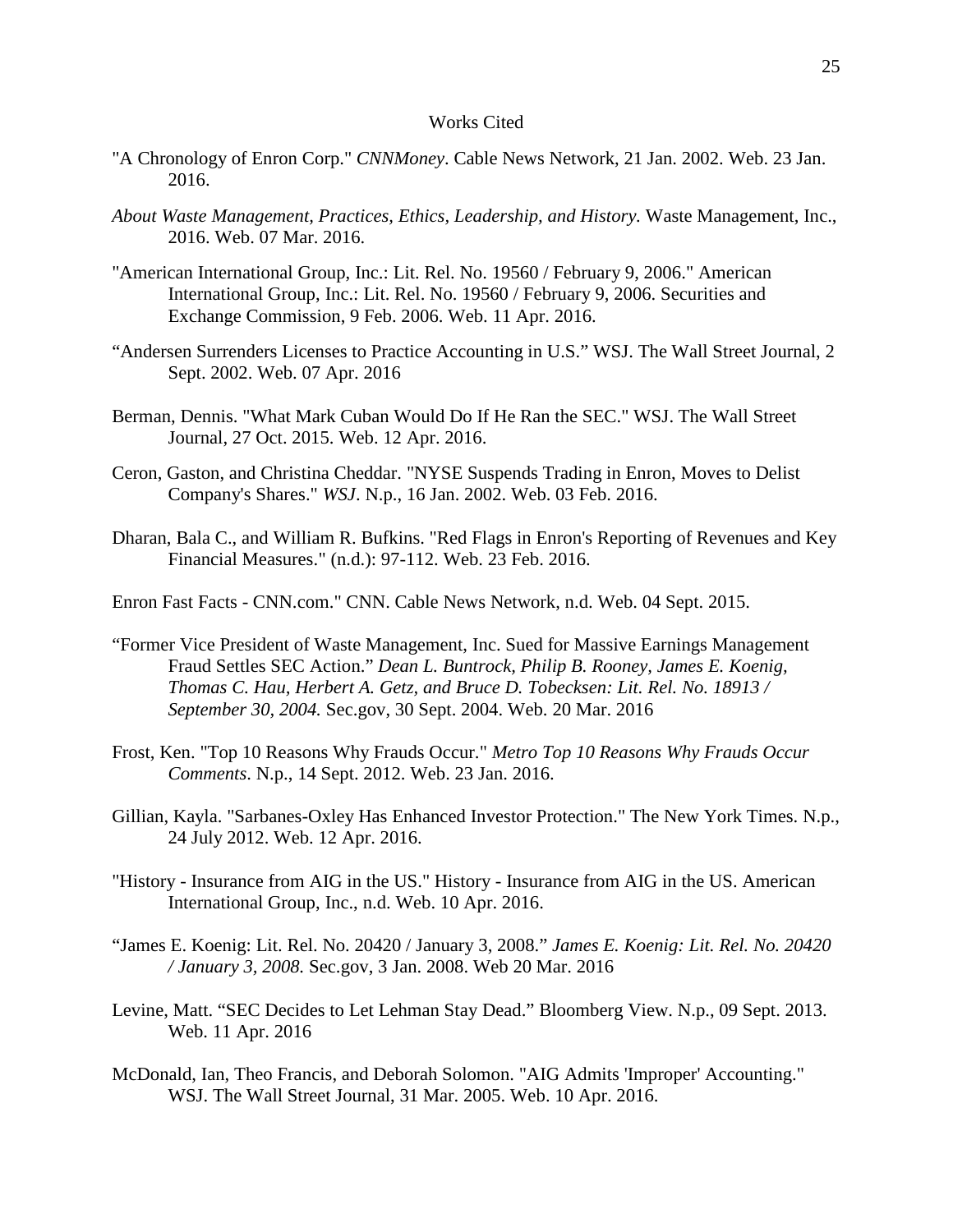- Merced, Michael J. De La, and Andrew Ross Sorkin. "Report Details How Lehman Hid Its Woes." The New York Times. The New York Times, 11 Mar. 2010. Web. 11 Apr. 2016.
- Moody, Mandy. "Lehman Brothers: Accounting Left to Interpretation." Fraud Conference News. Association of Certified Fraud Examiners, Inc., 24 June 2013. Web. 11 Apr. 2016.
- Peregrine, Michael W. "Sarbanes-Oxley Changed Corporate America." The New York Times. N.p., 25 July 2012. Web. 12 Apr. 2016.
- Seabury, Chris. "Enron: The Fall Of A Wall Street Darling | Investopedia." *Investopedia*. N.p., 06 Nov. 2008. Web. 07 Feb. 2016.
- "SECURITIES AND EXCHANGE COMMISSION against AMERICAN INTERNATIONAL GROUP, INC." (n.d.): n. pag. SEC.gov. Securities and Exchange Commission, 9 Feb. 2006. Web. 11 Apr. 2016.
- Schapiro, Mary L. "Testimony Concerning the Lehman Brothers Examiner's Report." Before the House Financial Services Committee (Chairman Mary Schapiro, Apr. 20, 2010). Securities and Exchange Commission, 20 Apr. 2010. Web. 11 Apr. 2016.
- Schroder, Michael. "SEC Fines Arthur Andersen \$7 Million In Relation to Waste Management Audits." *WSJ.* N.p., 20 June 2001. Web. 03 Apr. 2016
- "The Sarbanes Oxley Act 2002 (Overview & Summary of SOX)." AdvisoryHQ. N.p., n.d. Web. 10 Apr. 2016.
- Thomas, C. William. "The Rise and Fall of Enron." *Journal of Accountancy*. N.p., 01 Apr. 2002. Web. 23 Feb. 2016.
- U.S. Government Accountability Office. "FINANCIAL STATEMENT RESTATEMENTS Trends, Market Impacts, Regulatory Responses, and Remaining Challenges." *Gao.gov.* N.p., Oct. 2002. Web Apr. 2016
- "U.S. Securities and Exchange Commission." U.S. Securities and Exchange Commission. N.p., n.d. Web. 04 Sept. 2015.
- "Waste Management Founder, Five Other Former Top Officers Sued for Massive Fraud." *Waste Management Founder, Five Others Sued for Massive Fraud.* SEC.gov, 26 Mar. 2002. Web. 08. 2016
- *Waste Management, Inc.* S.1.: Book On Demand, 2012. *Waste Management, Inc.* 2012. Web. 7 Mar. 2016
- "What Is Accounting Fraud? Definition and Meaning."*BusinessDictionary.com*. N.p., n.d. Web. 04 Sept. 2015.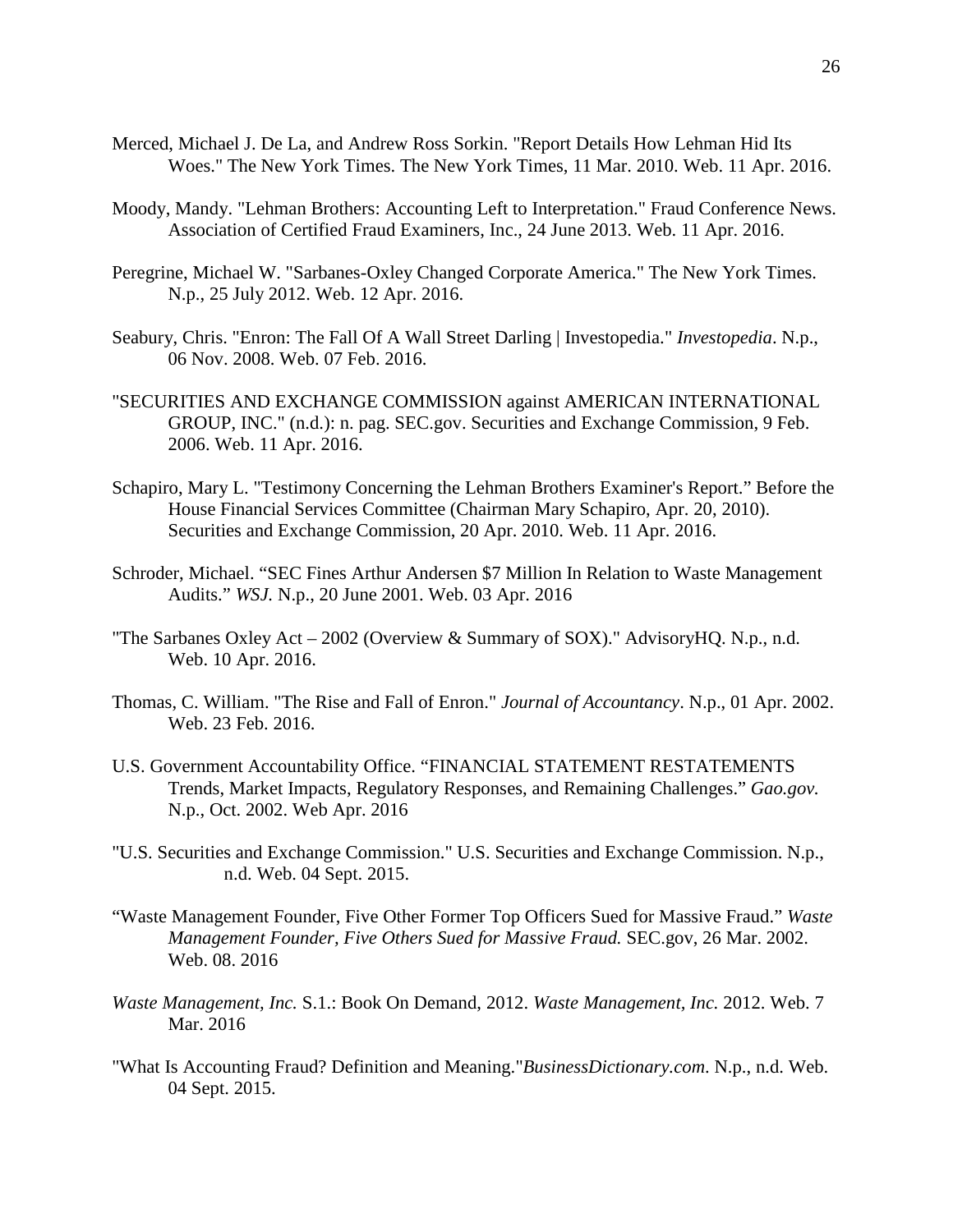Appendix I. Source: SEC.gov Appendix I. Source: SEC.gov

# ENRON CORP. AND SUBSIDIARIES<br>CONSOLIDATED INCOME STATEMENT CONSOLIDATED INCOME STATEMENT ENRON CORP. AND SUBSIDIARIES

<CAPTION> <CAPTION>

|                                                                   | Year                                                        | December<br>ended                                                                                 | $\vdash$<br>m H                                                          |
|-------------------------------------------------------------------|-------------------------------------------------------------|---------------------------------------------------------------------------------------------------|--------------------------------------------------------------------------|
| amounts)<br>share<br>per<br>(In millions, except                  | 2000                                                        | Ō<br>199                                                                                          | $\infty$<br>$\overline{\phantom{a}}$<br>$\circ$                          |
| $\frac{2}{5}$                                                     | C<br>V                                                      | C<br>V                                                                                            | C<br>V                                                                   |
| Revenues                                                          |                                                             |                                                                                                   |                                                                          |
| products<br>ΗG<br>othe<br>and<br>gas<br>Natural                   | 0<br>0<br>ι∩<br>₩                                           | ৩<br>ო<br>Б<br>ŕ<br>Ō<br>Н<br>᠊ᡃ                                                                  | ৩<br>$\mathbf{\Omega}$<br>$\overline{\phantom{0}}$<br>ひ                  |
| Electricity                                                       | $\omega$<br>$\mathbf{\Omega}$<br>$\infty$<br>5<br>5<br>5    | $\infty$<br>$\epsilon$<br>$\mathbf{\Omega}$<br>$\overline{5}$<br>$\overline{\phantom{0}}$         | ന<br>3<br>$\sigma$<br>ო ო<br>$\overline{\phantom{0}}$                    |
| Metals                                                            | w w                                                         | ı                                                                                                 | T                                                                        |
| Other                                                             | 4 U V<br>$\alpha$<br>c<br>nor<br>c                          | $^\infty$<br>Μ<br>Μ<br>ŕ<br>ъ                                                                     | ഥ<br>4<br>0<br>۰<br>4                                                    |
| Total revenues                                                    | $\infty$<br>.74<br>$\circ$<br>$\overline{C}$                | $\sim$<br>$\overline{\phantom{0}}$<br>$\overline{\phantom{0}}$<br>$\circ$<br>4                    | $\circ$<br>$\circ$<br>$\mathbf{\Omega}$<br>$\overline{\phantom{0}}$<br>S |
| Costs and Expenses                                                |                                                             |                                                                                                   |                                                                          |
| and<br>icity, metals<br>Cost of gas, electr                       |                                                             |                                                                                                   |                                                                          |
| other products                                                    | $\overline{\mathbf{t}}$<br>LN.<br>Ō                         | ৩<br>4, 7<br>Σ                                                                                    | $\infty$<br>6, 3<br>$\mathbf{\Omega}$                                    |
| Operating expenses                                                | レ4<br>$\infty$<br>$\overline{\phantom{0}}$<br>$\frac{4}{3}$ | ⊣ ம<br>04<br>$\tilde{s}$                                                                          | പ സ<br>$\overline{ }$<br>2, 4                                            |
| and<br>Depreciation, depletion                                    |                                                             |                                                                                                   |                                                                          |
| amortization                                                      | m<br>$\infty$                                               | $\circ$<br>$\overline{ }$<br>$\infty$                                                             | ∼<br>$\mathbf{\Omega}$<br>$\infty$                                       |
| taxes<br>ncome<br>Taxes, other than i                             | ທ ໐<br>$\overline{28}$                                      | $\begin{array}{c} \mathcal{M} \\ \mathcal{M} \end{array}$<br>$\sigma$<br>$\overline{\phantom{0}}$ | $\overline{\phantom{0}}$<br>$\overline{2}$                               |
| assets<br>lived<br>Impairment of long-                            | ı.                                                          | 4<br>4                                                                                            | ı.                                                                       |
| expenses<br>Total costs and                                       | m Q<br>m m<br>$\infty$<br>$\ddot{\phantom{0}}$<br>9<br>00 H | $\overline{\phantom{0}}$<br>$\sim$<br>$\ddot{\phantom{0}}$<br>Ó<br>3                              | $\sim$ $\infty$<br>×,<br>$\sigma$ $\tau$<br>$\mathbf{\Omega}$            |
| Operating Income                                                  | G<br>×,                                                     | $\circ$<br>$\infty$                                                                               | 88<br>37                                                                 |
| Other Income and Deductions                                       |                                                             |                                                                                                   |                                                                          |
| unconsolidated<br>$\overline{C}$<br>Equity in earnings            |                                                             |                                                                                                   |                                                                          |
| equity affiliates                                                 | ∼<br>$\infty$                                               | 0                                                                                                 | ⊳<br>ጣ                                                                   |
| assets<br>Gains on sales of non-merchant                          | 4<br>$\overline{\phantom{0}}$                               | െ ⊣<br>4<br>m m                                                                                   | $\circ$<br>LO                                                            |
| Inc<br>TNPC<br>stock by<br>$\overline{C}$<br>Gain on the issuance | $O \vdash N \vdash$<br>$\sim$<br>$\overline{a}$             | $\mathbf{I}$                                                                                      | $\mathbf{I}$                                                             |
| Interest income                                                   | $\overline{\phantom{0}}$                                    | ဖ<br>$\overline{\phantom{0}}$                                                                     | $\infty$<br>$^\infty$                                                    |
| Other income, net                                                 | 3                                                           | $\sim$ $\overline{ }$<br>$\infty$<br>$\overline{\phantom{0}}$                                     | $\overline{ }$<br>$\infty$                                               |
| Minority<br>Income Before Interest,                               |                                                             |                                                                                                   |                                                                          |